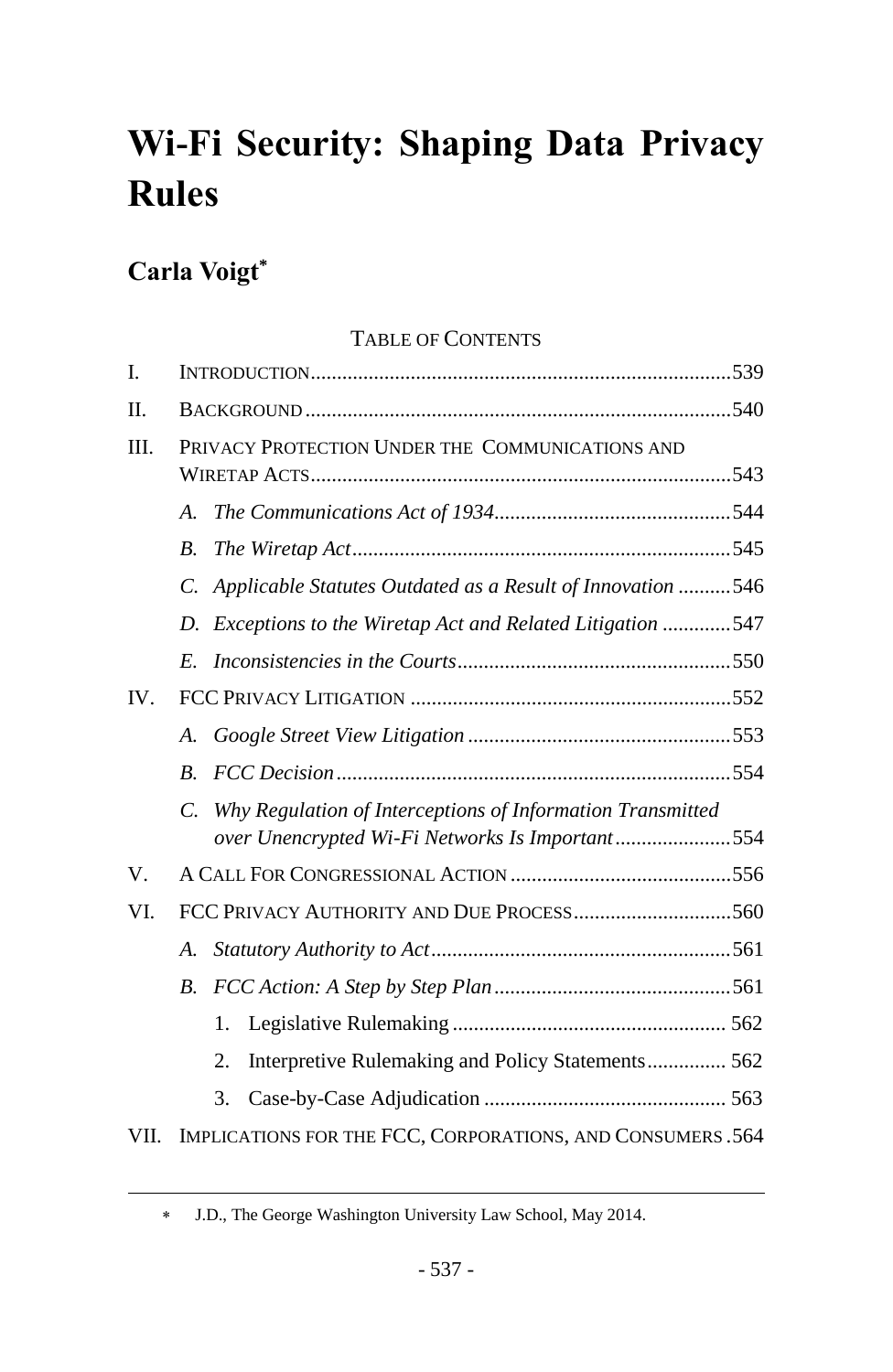|--|--|--|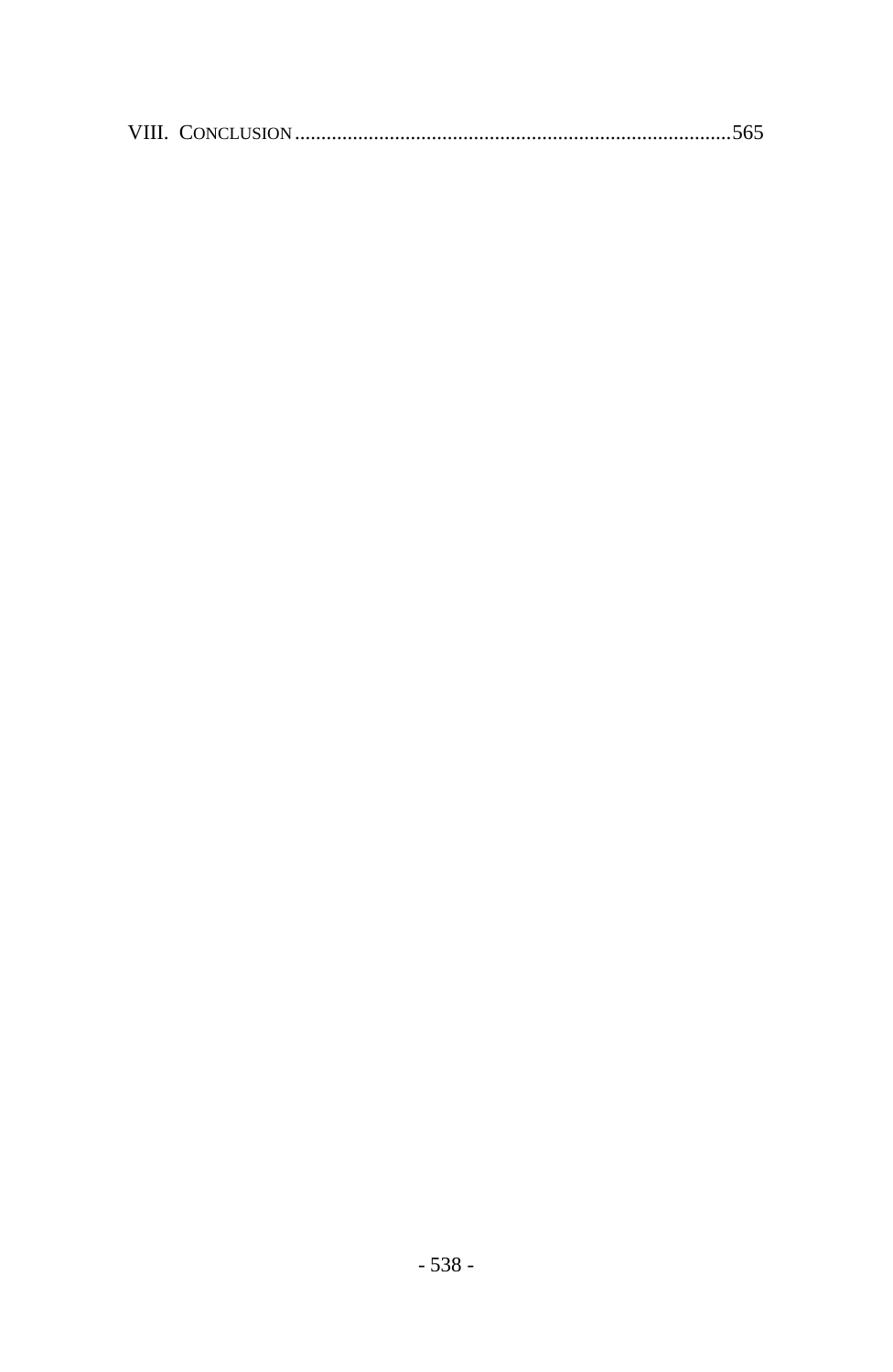## <span id="page-2-1"></span>I. INTRODUCTION

In a world of smartphones and tablets, the risk of revealing personal information never intended to be disseminated publicly is high. Wi-Fi<sup>1</sup> and other wireless communications technologies provide the ability to connect all of one's favorite content with a mobile phone, computer, or other devices easily and quickly. <sup>2</sup> This enables one to stay productive on the go by connecting to the Internet from remote locations.<sup>3</sup>

However, with this convenience comes great risk. For example, "[h]ackers snooping on unprotected or poorly protected Wi-Fi networks have been responsible for some of the biggest cyberheists in recent history, including numerous thefts from Seattle-area businesses from 2006 to 2011 and the 2007 TJX Companies data breach, which exposed 45 million credit card numbers."<sup>4</sup> Using Wi-Fi networks to send or receive confidential information could result in unauthorized disclosure of attorney-client privileged communications, trade secrets, or other confidential information—raising serious malpractice and ethical ramifications for attorneys. Because unencrypted private networks and public hotspots use public airwaves instead of wires for the transmission of communications, the interception of such unencrypted transmissions may not be within the reach of state or federal wiretap laws, even if such communications include user names, passwords, account numbers, credit card numbers, Social Security numbers, trade secrets, or attorney-client privileged communications.<sup>5</sup> Even more troublesome, "the mere use of such networks could call into question the status of such information as being confidential, privileged or trade secret," because exposing the information to an unencrypted network makes that information available for public consumption in its readable form. <sup>6</sup> Though "86% of internet users have taken steps online to remove or mask their digital footprints . . . [and] 55% of internet users have taken steps to avoid observation by specific people,

3. *See id.*

<span id="page-2-0"></span><sup>1.</sup> Wi-Fi is wireless transmissions that use  $802.11b/g/n/ac$  specification and are used for wireless Internet access. *See* AIR802, IEEE 802.11 A/B/G/N WI-FI STANDARDS AND FACTS, *available at* http://www.air802.com/files/802-11-WiFi-Wireless-Standards-and-Facts.pdf. Wi-Fi devices use unlicensed spectrum governed by Part 15 of Title 47 of the FCC's rules. *See* 47 C.F.R. § 15 (2013).

<sup>2.</sup> *Discover and Learn*, WI-FI ALLIANCE, http://www.wi-fi.org/discover-and-learn (last visited Mar. 2, 2014).

<sup>4.</sup> Paul Wagenseil, *Google Spy Case Shows Why You Need to Encrypt Your Wi-Fi*, NBCNEWS.COM (Jan 21, 2012), http://www.nbcnews.com/technology/technolog/googlespy-case-shows-why-you-need-encrypt-your-wi-744411.

<sup>5.</sup> *See* Richard L. Ravin, *Using Public Wi-Fi Hotspots Can Land You in Hot Water by Risking Disclosure of Confidential Information*, 251 N.J. LAW. MAG., Apr. 2008, at 10, 10; *see also In re* Innovatio IP Ventures, LLC Patent Litig., 886 F. Supp. 2d 888, 888 (N.D. Ill. 2012).

<sup>6.</sup> Ravin, *supra* note [5,](#page-2-0) at 10.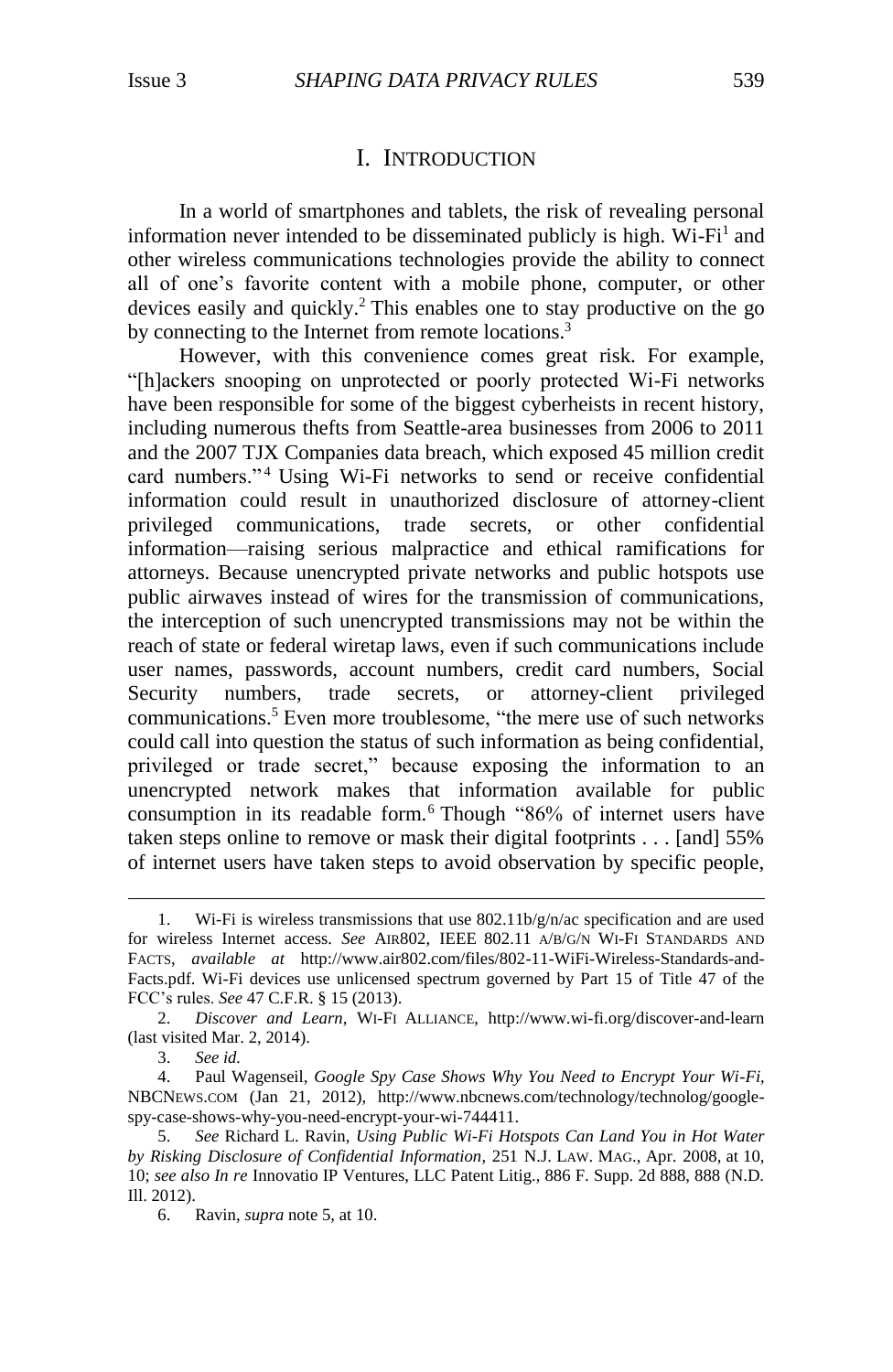organizations, or the government," 7 cautious Internet users are often at the mercy of their less careful correspondents. For example, the sender of an email attachment containing sensitive personal information sent from a secure, encrypted Wi-Fi network is in no position to ensure that the recipient—be it a doctor, lawyer, accountant, priest, or spouse—has taken care to encrypt her own Wi-Fi network. Therefore, anyone parked outside her house with a packet sniffer while she downloads the attachment could intercept its contents because the *recipient's* Wi-Fi network was not encrypted.<sup>8</sup>

This Note examines the authority of the Federal Communications Commission ("FCC") to address such data privacy concerns under the Wiretap Act and finds that this outdated regulatory framework places the FCC at a regulatory disadvantage. Part II of this Note explains how Wi-Fi works and why many consumers who believe their private information is protected are actually vulnerable to attack. Part III discusses the FCC's authority to regulate the interception of Wi-Fi communications under the agency's general statutory jurisdiction over communications technologies. Part III also explores recent litigation that demonstrates the inconsistencies in statutory interpretation that have arisen as a result of new technology and the ambiguous existing statutory framework. Part IV examines recent FCC administrative litigation and why it is important for the FCC to regulate new technology so as to bolster information privacy. Part V argues that Congress should amend the Wiretap Act to better protect user privacy. Part VI weighs several possible FCC administrative solutions and combinations thereof. Part VII discusses the implications of these administrative and legislative reforms for consumers and corporations.

### <span id="page-3-0"></span>II. BACKGROUND

Wi-Fi networks wirelessly connect electronic devices such as laptop computers, tablets, video game consoles, and smartphones to the Internet and each other through wireless network access points. <sup>9</sup> These networks operate in the 2.4 and 5 GHz radio bands, $^{10}$  and typically have a range of several hundred feet, although performance varies depending on obstructions and interference from other sources.<sup>11</sup>

<sup>7.</sup> LEE RAINIE ET AL., PEW RESEARCH CTR., ANONYMITY, PRIVACY, AND SECURITY ONLINE 2, 4 (Sept. 5, 2013), *available at* http://www.pewinternet.org/files/oldmedia//Files/Reports/2013/PIP\_AnonymityOnline\_090513.pdf.

<sup>8.</sup> *See* Joffe v. Google, Inc., 729 F.3d 1262, 1272 (9th Cir. 2013), *amended and superseded on reh'g*, 746 F.3d 920 (9th Cir. 2013), *cert denied*, 134 S. Ct. 2877 (2014).

<sup>9.</sup> *See Discover and Learn*, *supra* note [2.](#page-2-1)

<sup>10.</sup> *Id.*

<sup>11.</sup> *See* GIUSEPPE ANASTASI ET AL., WI-FI IN AD HOC MODE: A MEASUREMENT STUDY 5–6 (2004), *available at* http://pdf.aminer.org/000/538/456/wi\_fi\_in\_ad\_hoc\_mode\_a\_ measurement\_study.pdf.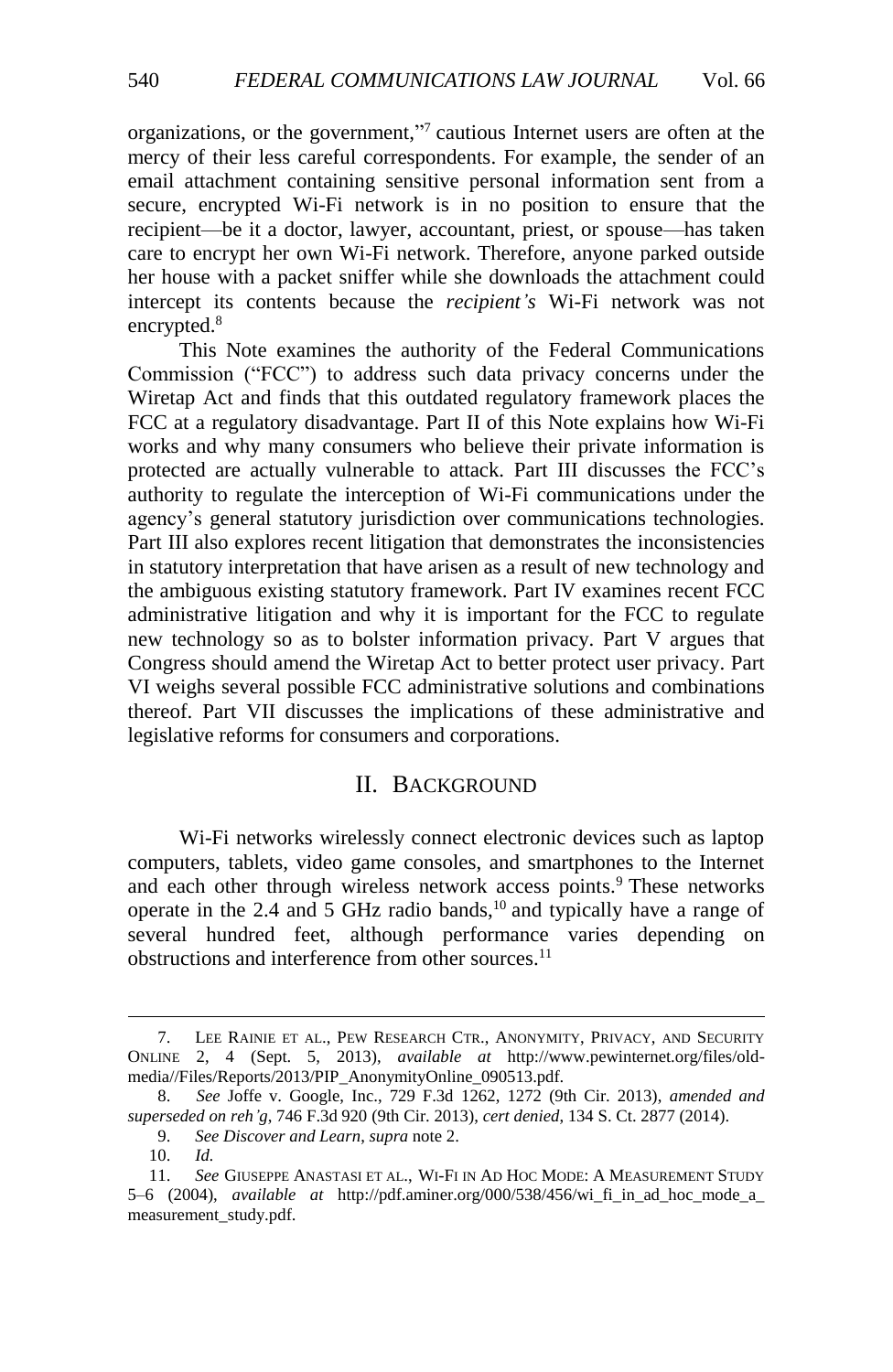Today, 70.8% of Wi-Fi networks are estimated to be secured with encryption, leaving nearly 30% of Wi-Fi networks unsecured.<sup>12</sup> Collecting private information from these unsecured networks is easier than the average consumer might believe. Many hackers use packet-sniffing technology, which can unveil the contents of unencrypted network transmissions, to illegally break into networks and capture data including passwords, IP addresses, and other information that will help an attacker infiltrate the network.<sup>13</sup> Essentially, packet sniffing is to computer networks as wiretapping is to a telephone network.

According to Joel Gurin, former Chief of the Consumer and Governmental Affairs Bureau at the FCC, "[w]hether intentional or not, collecting information sent over WiFi networks clearly infringes on consumer privacy."<sup>14</sup> Since the FCC is the agency charged with promoting "safety of life and property" by "regulating interstate and foreign commerce in communication by wire and radio," <sup>15</sup> the FCC can apply the substantive provisions of the Wiretap Act to emerging technologies such as Wi-Fi networks.

<span id="page-4-0"></span>The FCC has examined the interception of private information over unencrypted Wi-Fi networks in the past. For example, in 2010, the agency opened an investigation into Google's Street View project, after the company admitted in May 2010 that its Street View cars had "mistakenly" collected samples of "payload data" including "e-mail and text messages, passwords, Internet usage history, and other highly sensitive personal information" from unsecured Wi-Fi networks. <sup>16</sup> Google subsequently explained that "while most of the data" it had collected was "fragmentary,

<sup>12.</sup> *See* WIRELESS GEOGRAPHIC LOGGING ENGINE, http://wigle.net/gps/gps/main/stats/ (last visited Mar. 2, 2014).

<sup>13.</sup> MOHAMMED ABDUL QADEER ET AL., IEEE COMPUTER SOC'Y, NETWORK TRAFFIC ANALYSIS AND INTRUSION DETECTION USING PACKET SNIFFER 313 (2010), *available at* http://eecs.wsu.edu/~nroy/courses/spring2013/cptsee555/papersbystudent/Network%20Traff ic%20Analysis%20and%20Intrusion%20Detection%20using%20Packet%20Sniffer\_Steven. pdf.

<sup>14.</sup> Joel Gurin, *Consumer View: Staying Safe from Cyber Snoops,* OFFICIAL BLOG OF THE FCC (June 11, 2010), http://reboot.fcc.gov/blog?entryId=493624.

<sup>15.</sup> 47 U.S.C. § 151 (2006).

<sup>16.</sup> Google, Inc., *Notice of Apparent Liability for Forfeiture*, DA 12-592, para. 1 (rel. Apr. 13, 2012) [hereinafter *Notice of Apparent Liability*], *available at* http:// transition.fcc.gov/DA-12-592A1.pdf; *see also* Joffe v. Google, Inc., 746 F.3d 920, 922–23 (9th Cir. 2013), *aff'g In re* Google Inc. St. View Elec. Commc'ns Litig*.*, 794 F. Supp. 2d 1067 (N.D. Cal. 2011) ("Payload data includes everything transmitted by a device connected to a Wi-Fi network, such as personal emails, usernames, passwords, videos, and documents."); *see also* Alan Eustace, *WiFi Data Collection: An Update*, GOOGLE OFFICIAL BLOG (May 14, 2010), http://googleblog.blogspot.com/2010/05/wifi-data-collectionupdate.html.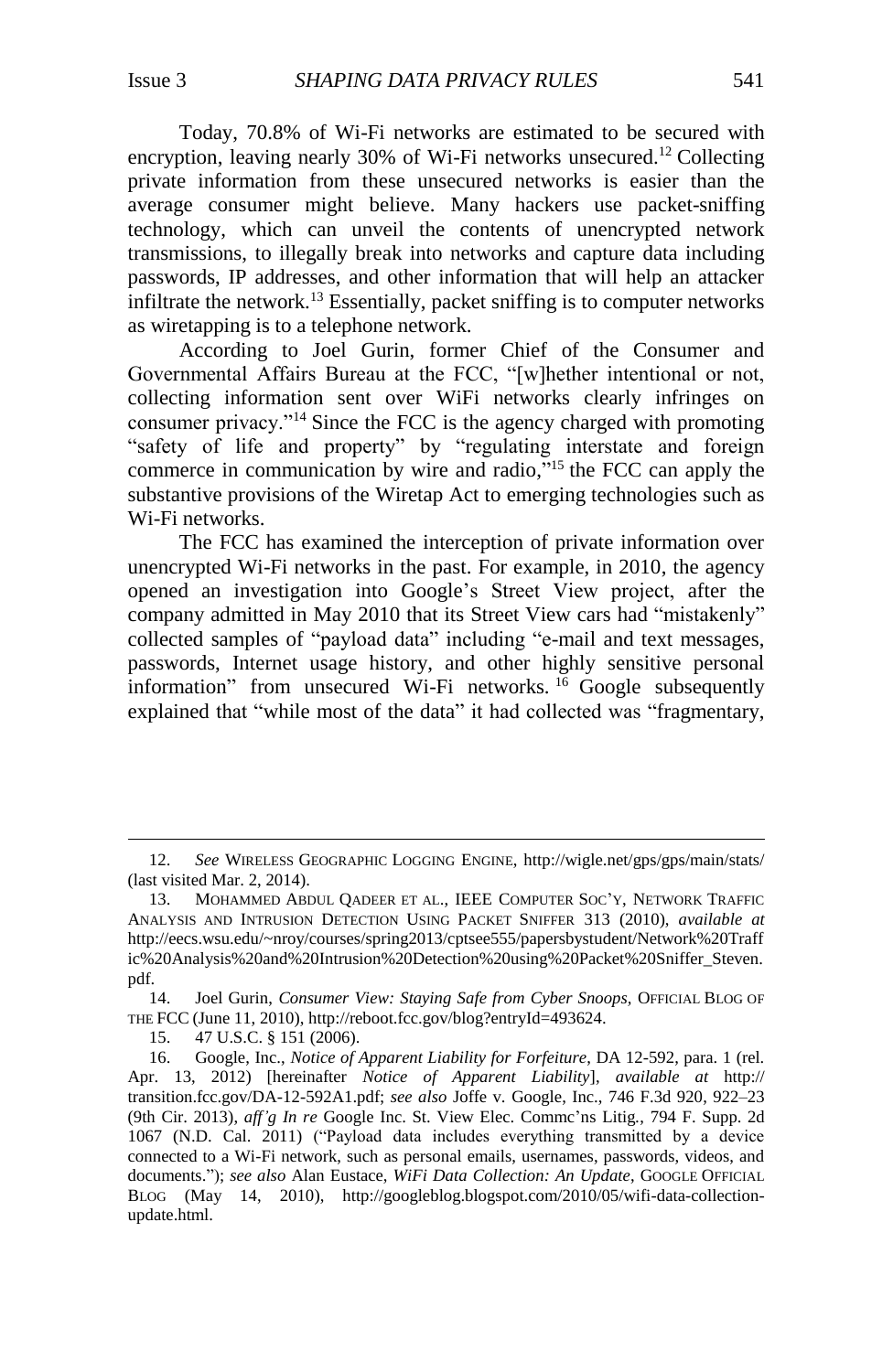in some instances entire emails and URLs were captured, as well as passwords."<sup>17</sup>

Although the FCC's Google Street View investigation left observers with many unanswered questions, it also broke new ground for the agency in its role in policing consumer privacy. <sup>18</sup> The FCC's investigation into whether this interception of sensitive and personal information violated section 705(a) of the Communications  $Act^{19}$  is examined in Part IV below. Since the FCC can enforce civil violations of the Wiretap Act involving Wi-Fi networks, what does that mean for companies and individuals moving forward? The penalty for this type of invasion of privacy was not established in the FCC's Google investigation in part because the agency lacked sufficient information.<sup>20</sup> The FCC issued nothing more than a slap on the wrist in the form of a measly  $$25,000$  fine<sup>21</sup> to Google (which generated revenue of  $$14,890,000,000$  in the third quarter of 2013).<sup>22</sup> Although the Google case suggests that the FCC intends to enforce the Wiretap Act provisions against similar privacy violations in the future, Congress should also take notice of this issue and explore statutory reform.

<span id="page-5-1"></span>Since the passage of the 1996 amendments to the Communications Act eighteen years ago, communications technology has evolved more rapidly than lawmakers could have imagined. It is time for Congress to realign the Communications Act and the Wiretap Act with present technological realities. Congress must expand the FCC's authority to regulate emerging technologies. Doing so will allow the FCC to keep up with the "rapid deployment of new technology" it has been asked by Congress to promote. <sup>23</sup> In a world where the unofficial slogan of Silicon Valley is "[b]etter to seek forgiveness than permission,"<sup>24</sup> the FCC's ability

<span id="page-5-2"></span><span id="page-5-0"></span> $\overline{a}$ 

questions.html?pagewanted=all [hereinafter *Unanswered Questions*].

<sup>17.</sup> Alan Eustace, *Creating Stronger Privacy Controls Inside Google*, GoogLE OFFICIAL BLOG (Oct. 22, 2010), http://googleblog.blogspot.com/2010/10/creating-strongerprivacy-controls.html.

<sup>18.</sup> In addition to the FCC, the Federal Trade Commission ("FTC") plays a major role in policing consumer privacy violations. Under federal law, the FTC is empowered to "prevent" most companies "from using . . . unfair or deceptive acts or practices in or affecting commerce." 15 U.S.C. § 45(a) (2012).

<sup>19.</sup> 47 U.S.C. § 605(a) (2006).

<sup>20.</sup> *Id.*

<sup>21.</sup> *See* David Streitfeld & Edward Wyatt, *Unanswered Questions in F.C.C.'s Google Case*, N.Y. TIMES, Apr. 16, 2012, at B1, *available at* http://www.nytimes.com/ 2012/04/16/technology/fccs-google-case-leaves-unanswered-

<sup>22.</sup> *See* Chris Velazco, *Google Beats the Street in Q3 with \$14.89B in Revenue, Net Income of \$2.97B, and EPS of \$10.74*, TECHCRUNCH (Oct. 17, 2013), http://techcrunch.com/ 2013/10/17/google-q3-2013-earnings/.

<sup>23.</sup> *See* Elizabeth D. Lauzon, Annotation, *Construction and Application of Communications Act of 1934 and Telecommunications Act of 1996 – United States Supreme Court Cases*, 32 A.L.R. FED. 2D 125 § 2 (2008).

<sup>24.</sup> *See* David Streitfeld & Claire Cain Miller, *Google Hastens to Show Its Concern for Privacy*, N.Y. TIMES, Mar. 14, 2013, at B1, *available at* http://www.nytimes.com/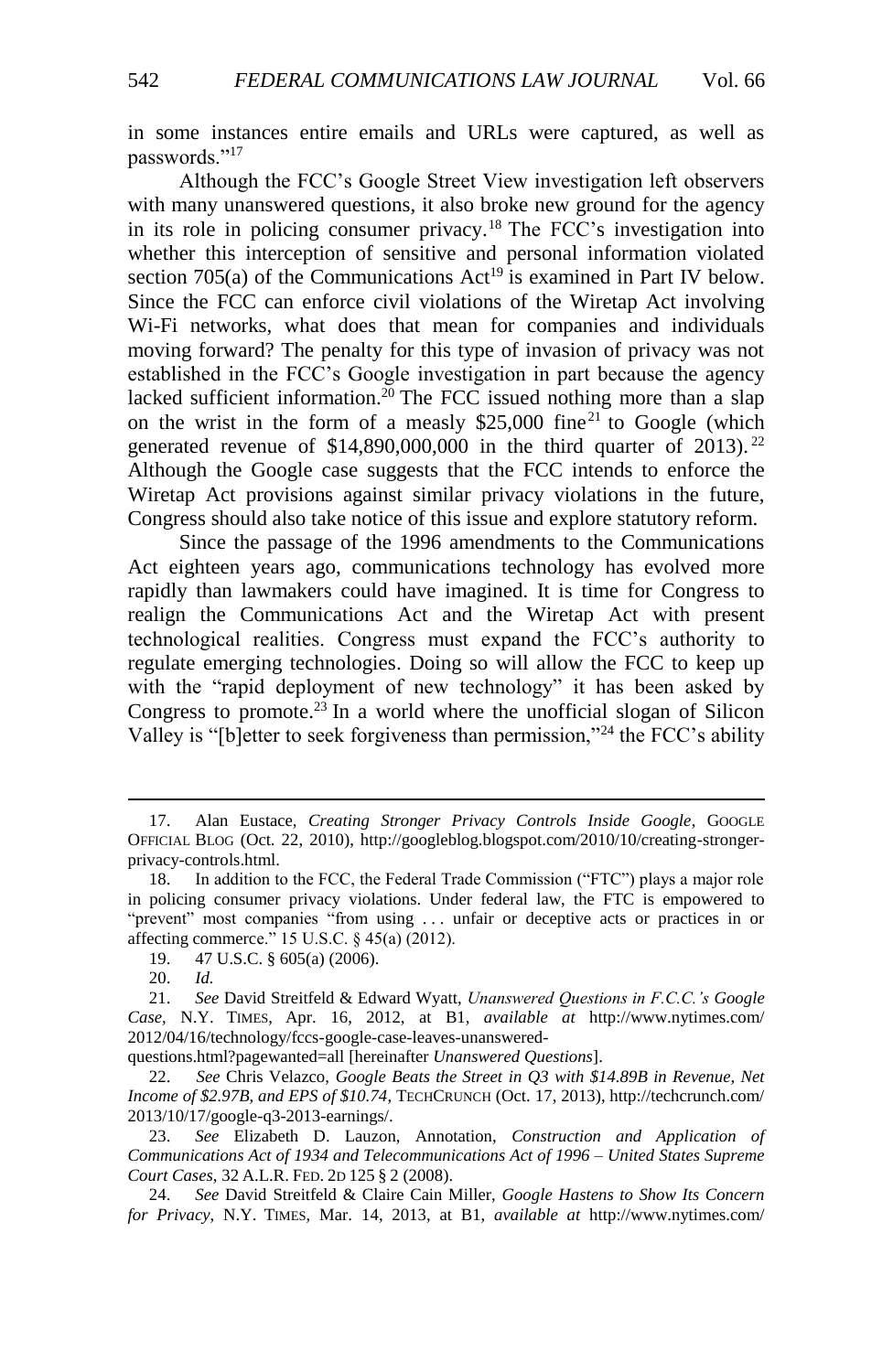to address public concerns about privacy is essential to promoting confidence in new technology.

If Congress were to explicitly define the FCC's authority over new technologies—perhaps by clearly defining the phrases "readily accessible to the general public" and "radio communications," as discussed in Part III—it would remove obstacles to enforcement created by ambiguous language in the statute. Wi-Fi networks and similar technologies have become increasingly more common and in, therefore, merit greater FCC and judicial oversight. Consumer confidence is the backbone of the U.S. technology market, but recent events have caused a plunge in consumer confidence in information privacy and its regulators.<sup>25</sup> Congress must counteract this threat to innovation by overhauling obsolete privacy laws.

# <span id="page-6-0"></span>III. PRIVACY PROTECTION UNDER THE COMMUNICATIONS AND WIRETAP ACTS

In order to understand the scope of the FCC's jurisdiction over intercepted Wi-Fi communications, it is helpful to understand the two statutes that grant the FCC general jurisdiction over communications technologies and unlawful interceptions. The Communications Act of 1934 created the FCC, granting it "broad authority over interstate and foreign communication by wire or radio  $\ldots$  . . . . . 226 Congress has amended the Communications Act several times since 1934 in an effort to enable the FCC to regulate new technologies that have rendered old statutory provisions obsolete.<sup>27</sup> In 1968, the Wiretap Act broadened the scope of FCC jurisdiction through an additional grant of authority over electronic communications in addition to the already existing FCC jurisdiction over wire and radio communications.<sup>28</sup> The Wiretap Act, which is crossreferenced through the Communications Act, grants the FCC general authority to regulate emerging technologies, including Wi-Fi networks. The following discussion examines both statutes and their implications in turn.

<sup>2013/03/14/</sup>technology/google-focuses-on-privacy-after-street-viewsettlement.html?pagewanted=all [hereinafter *Concern for Privacy*].

<sup>25.</sup> *See e.g.*, DANIEL CASTRO, INFO. TECH. & INNOVATION FOUND., HOW MUCH WILL PRISM COST THE U.S. CLOUD COMPUTING INDUSTRY? 1, 2 (Aug. 2013); Sam Gustin, *NSA Spying Scandal Could Cost U.S. Tech Giants Billions*, TIME BUS. & MONEY (Dec. 10, 2013), http://business.time.com/2013/12/10/nsa-spying-scandal-could-cost-u-s-tech-giantsbillions/.

<sup>26.</sup> Lauzon, *supra* not[e 23.](#page-5-0)

<sup>27.</sup> *See, e.g.*, Cable Communications Act of 1984, Pub. L. No. 98-549, 98 Stat. 2780; Cable Television Consumer Protection and Competition Act of 1992, Pub. L. No. 102-385, 106 Stat. 1460; 47 U.S.C. § 201 (2006); Middle Class Tax Relief and Job Creation Act of 2012[, Pub. L. No. 112-96,](https://1.next.westlaw.com/Link/Document/FullText?findType=l&pubNum=1077005&cite=UUID(IE76C68205D-6F11E1953ED-0FCCD72A401)&originationContext=document&transitionType=DocumentItem&contextData=(sc.Search)) Title VI, 125 Stat. 156.

<sup>28.</sup> Wiretap Act, 18 U.S.C. § 2510(12) (2012).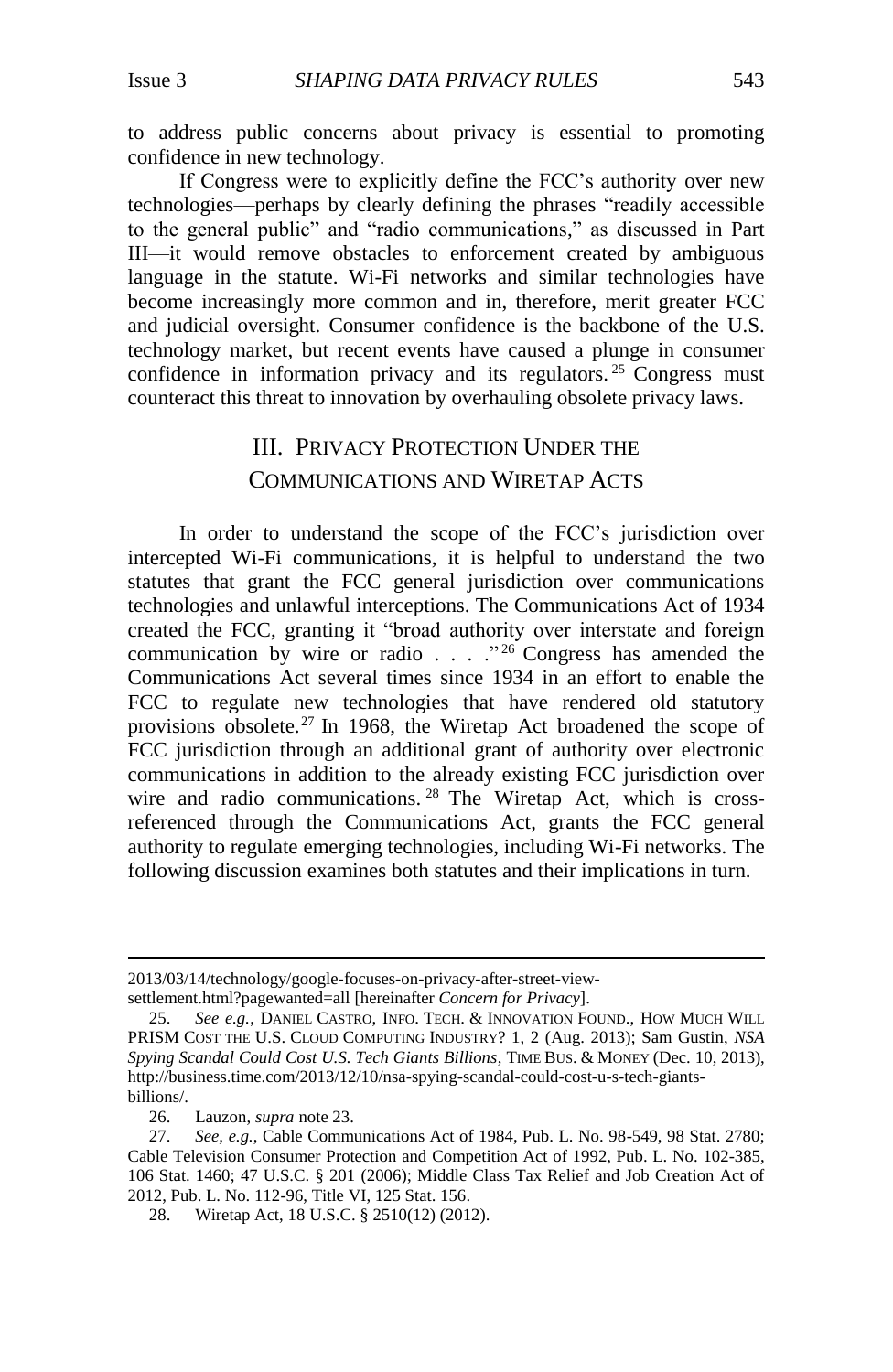#### *A. The Communications Act of 1934*

The Communications Act of 1934 established the FCC "[f]or the purpose of regulating interstate and foreign commerce in communication by wire and radio" in the United States.<sup>29</sup> The Act stripped the Interstate Commerce Commission of its jurisdiction over telecommunications carriers and gave that authority to the newly created FCC.<sup>30</sup> By enacting this statute, Congress intended to make available "a rapid, efficient, Nationwide, and world-wide wire and radio communication service with adequate facilities" and to promote "safety of life and property through the use of wire and radio communications, and for the purpose of securing a more effective execution of this policy."<sup>31</sup>

The Communications Act also confers broad authority to the FCC to protect the public interest through rules and regulations. The FCC's rulemaking authority comes from section 4(a) of the Act, which provides that "[t]he Commission may perform any and all acts, make such rules and regulations, and issue such orders, not inconsistent with this chapter, as may be necessary in the execution of its functions."<sup>32</sup> Congress' ultimate purpose in establishing the FCC was to set up an expert agency capable of coping with the ever-changing and constantly increasing problems of "a booming industry,"<sup>33</sup> to secure and protect the public interest,  $34$  and to ensure uniformity of regulation.<sup>35</sup>

In order to address changes in technology and further its effort to preserve and protect the integrity of communications by wire and radio in the United States, Congress enacted the Telecommunications Act of 1996 ("Telecommunications Act").<sup>36</sup> The Telecommunications Act overhauled the Communications Act to provide the FCC with additional authority to promote competition in the telecommunications industry, encourage the rapid deployment of new technology, and regulate nearly all radio communications in the United States.<sup>37</sup>

The FCC's authority to regulate communications intercepted over unencrypted Wi-Fi networks comes from the prohibitions outlined in section 705(a) of the Communications Act. Section 705(a) regulates the unauthorized publication or use of communications, prohibiting certain acts

<sup>29.</sup> 47 U.S.C. § 151 (2006).

<sup>30.</sup> The FCC replaced the Federal Radio Commission, which regulated radio use from 1926 to 1934. FCC MAX D. PAGLIN, A LEGISLATIVE HISTORY OF THE COMMUNICATIONS ACT OF 1934, at 3 (1989).

<sup>31.</sup> 47 U.S.C. § 151 (2006).

<sup>32.</sup> 47 U.S.C. § 154(i) (2006).

<sup>33.</sup> American Broadcasting Co. v. FCC, 191 F.2d 492, 498 (D.C. Cir. 1951).

<sup>34.</sup> WOKO, Inc. v. FCC, 109 F.2d 665, 667 (D.C. Cir. 1939).

<sup>35.</sup> Lauzon, *supra* not[e 23.](#page-5-0)

<sup>36.</sup> Telecommunications Act of 1996, Pub. L. No. 104-104, 110 Stat. 56 (codified as amended in scattered sections of 47 U.S.C.).

<sup>37.</sup> *Id.*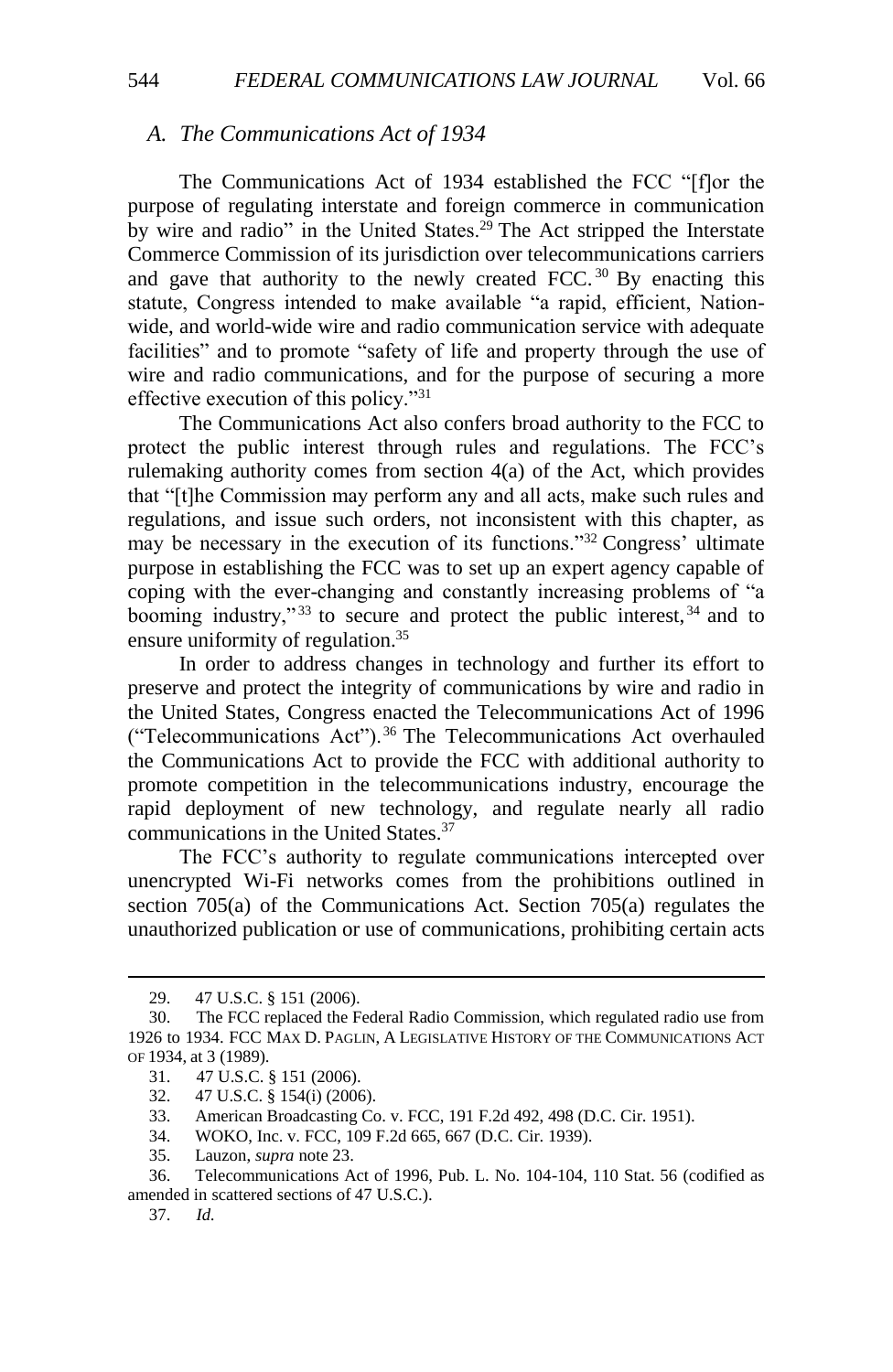such as using and intercepting communications without authorization, except under certain conditions denoted in the Wiretap Act.<sup>38</sup>

#### *B. The Wiretap Act*

In response to "congressional investigations and published studies that found extensive wiretapping had been conducted by government agencies and private individuals without the consent of the parties or legal sanction,"<sup>39</sup> Congress passed Title III of the Omnibus Crime Control and Safe Streets Act of 1968 (commonly known as the "Wiretap Act"),<sup>40</sup> which originally covered only the unauthorized, nonconsensual interception of wire and oral communications by government agencies.<sup>41</sup>

By the 1980s, however, technology had evolved to offer wireless telephone services and communication through data transfer rather than voice. <sup>42</sup> Since the Wiretap Act applied only to voice communications over a wire or face to face, the need for Congressional action was clear. <sup>43</sup> The courts were still uncertain whether the Fourth Amendment protected communications over these new technologies, and the government argued that transmitting data through the computer of an Internet service provider waived any expectation of privacy.<sup>44</sup> According to some advocates, Congress faced the risk of "[a] ruling by the courts that wireless or data communications were not private, [which] would have stopped development of these technologies dead in their tracks." <sup>45</sup> Congress's response was to significantly revise the Wiretap Act by enacting the Electronic Communications Privacy Act ("ECPA").<sup>46</sup>

Title I of ECPA amended the Wiretap Act in 1986 to include "electronic communications" along with the communications by wire and radio already covered by the Wiretap Act.<sup>47</sup> As amended since, the current

18 U.S.C. § 2511(1)(a) (1968).

42. *See Security and Surveillance*, CTR. FOR DEMOCRACY & TECH., https://www.cdt.org/issue/wiretap-ecpa (last visited Mar. 2, 2014).

43. *Id.*

 $\overline{a}$ 

44. *Id.*

45. *Id.*

46. Electronic Communications Privacy Act of 1986, Pub. L. No. 99-508, 100 Stat. 1848 (codified as amended in scattered sections of 18 U.S.C.).

<sup>38.</sup> 47 U.S.C. § 605(a) (2006). The exceptions are at chapter 119 of Title 18 of the United States Code.

<sup>39.</sup> *See Title III of the Omnibus Crime Control and Safe Streets Act of 1968 (Wiretap Act)*, DEP'T OF JUSTICE, OFFICE OF JUSTICE PROGRAMS, JUSTICE INFO. SHARING, http:// www.it.ojp.gov/default.aspx?area=privacy&page=1284#contentTop (last visited Mar. 2, 2014)*.*

<sup>40.</sup> Omnibus Crime Control and Safe Streets Act of 1968, Pub. L. No. 90-351, tit. III, 82 Stat. 197 (codified as amended at 18 U.S.C. §§ 2510–2520 (1968)).<br>41. 18 U.S.C. § 2511(1)(a) (1968).

<sup>47.</sup> S. REP. NO. 99-541, at 3 (1986), *reprinted in* 1986 U.S.C.C.A.N. 3555, 3557; *see also* Konop v. Hawaiian Airlines, Inc*.*, 302 F.3d 868, 874 (9th Cir. 2002). Wi-Fi networks are an example of an "electronic communication," which is defined by Congress as a communication transmitted by transferring "signs, signals, writing, images, sounds, data or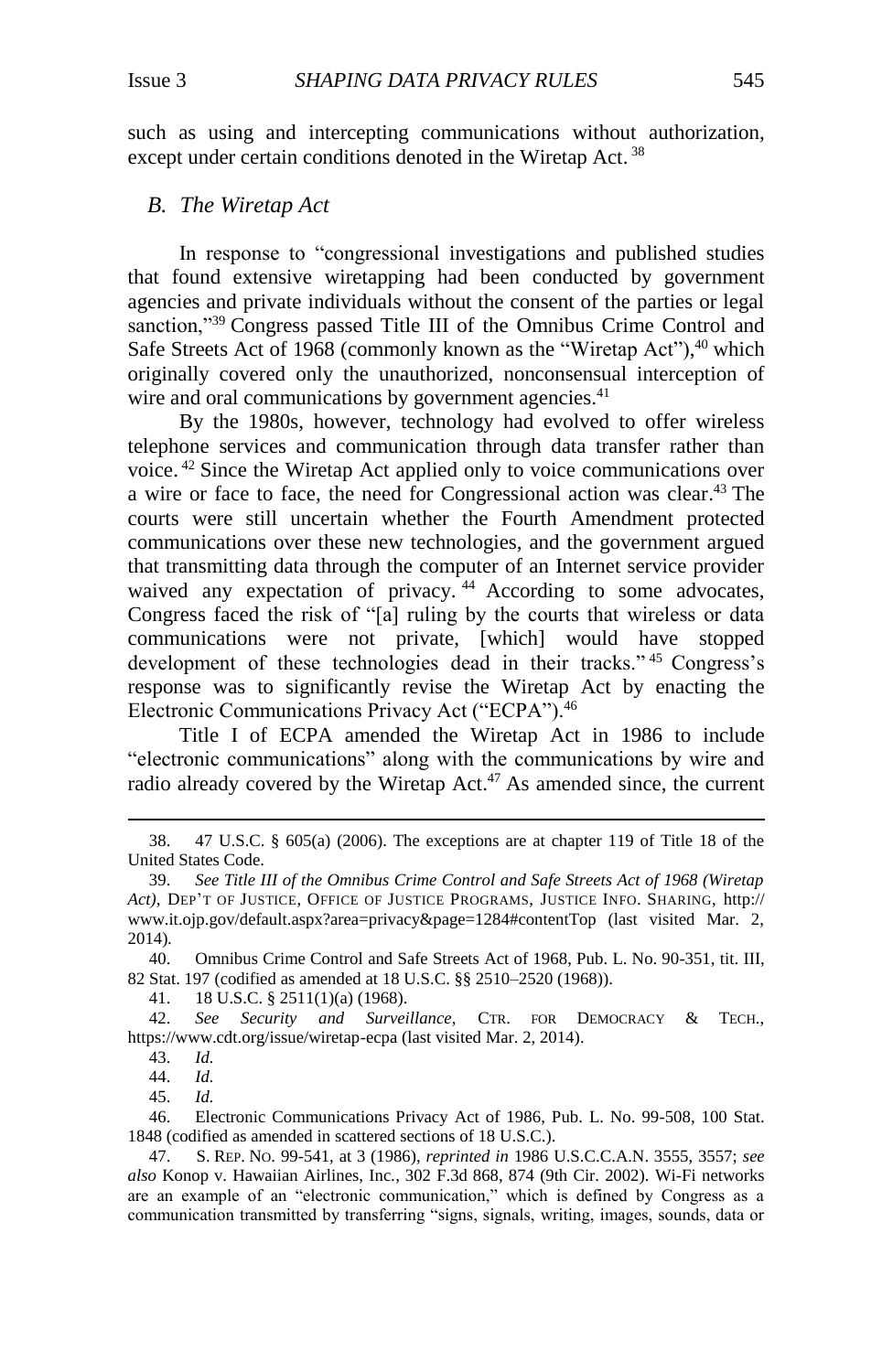Wiretap Act provides that, with certain exceptions, "any person who intentionally intercepts . . . any wire, oral, or electronic communication" shall be subject to criminal and civil liability.<sup>48</sup> The amendments also made it illegal for government agencies or private parties to wiretap telephones or install electronic "sniffers" that read Internet traffic. <sup>49</sup> The Wiretap Act gives a private right of action to individuals aggrieved by the unlawful wiretapping of any person "other than the United States."<sup>50</sup>

### *C. Applicable Statutes Outdated as a Result of Innovation*

The gap between what technology is capable of doing and the farthest reaches of existing regulations is growing. "[T]he FCC's authority under Title I is, at best, uncertain."<sup>51</sup>

In *Konop v. Hawaiian Airlines, Inc*., the United States Court of Appeals for the Ninth Circuit tackled the issue of whether a particular communication was an "electronic communication" and, if so, whether an "interception" had occurred.<sup>52</sup> In its opinion, the court noted that the issue was unnecessarily complicated by the seriously outdated Wiretap Act, observing that "[c]ourts have struggled to analyze problems involving modern technology within the confines of this statutory framework, often with unsatisfying results."<sup>53</sup> The *Konop* court, back in 2002, recognized the need for Congress to reform the "confusing and uncertain" area of law under the Wiretap Act.<sup>54</sup> Since then, technology has continued to evolve; it is time that Congress act to protect the privacy of the billions of people who transmit private information over Wi-Fi networks every day.

intelligence of any nature transmitted in whole or in part by wire, radio, electromagnetic, photoelectronic or photooptical system that affects interstate or foreign commerce." 18 U.S.C. § 2510(12) (2012).

<sup>48.</sup> 18 U.S.C. §§ 2511(1)(a), 2511(4)(a), 2520(a) (2012). "[I]ntercept" as defined by the Wiretap Act "means the aural or other acquisition of the contents of any wire, electronic, or oral communication through the use of any electronic, mechanical, or other device." 18 U.S.C. § 2510(4) (2012).

<sup>49.</sup> 18 U.S.C. § 2510(6) (2012).

<sup>50.</sup> 18 U.S.C. § 2520 (2012).

<sup>51.</sup> James B. Speta, *FCC Authority to Regulate the Internet: Creating It and Limiting It*, 15 LOY. U. CHI. L. J. 15, 22 (2004).

<sup>52.</sup> Konop v. Hawaiian Airlines, Inc*.*, 302 F.3d 868, 874 (9th Cir. 2002).

<sup>53.</sup> *See id.* (citing Robert A. Pikowsky, *Legal and Technological Issues Surrounding Privacy of Attorney Client Communication Via Email,* Advocate, Oct. 2000, at 17–19 (discussing the uncertainty over email privacy caused by ECPA and judicial interpretations thereof); *see also* LeEllen Coacher, *Permitting Systems Protection Monitoring: When the Government Can Look and What It Can See,* 46 A.F. L. REV. 155, 171–74 (1999) (same); Tatsuya Akamine, Note, *Proposal for a Fair Statutory Interpretation: E-mail Stored in a Service Provider Computer is Subject to an Interception Under the Federal Wiretap Act,* 7 J.L. POL'Y 519, 521–29, 561–68 (1999) (criticizing the judiciary's interpretation of ECPA)).

<sup>54.</sup> *Konop*, 302 F.3d at 874 ("We observe that until Congress brings the laws in line with modern technology, protection of the Internet and websites such as Konop's will remain . . . uncertain . . . .").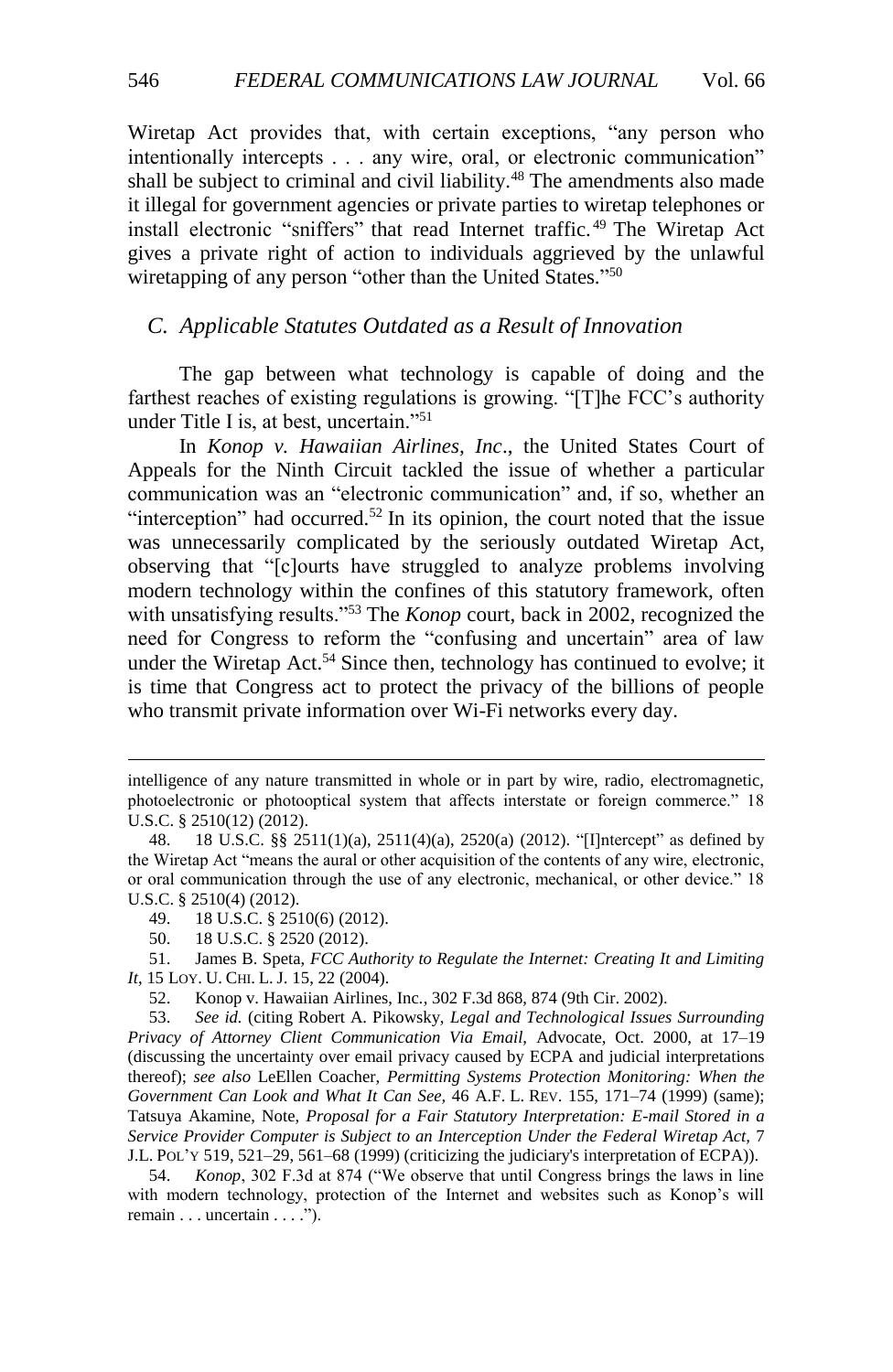#### *D. Exceptions to the Wiretap Act and Related Litigation*

<span id="page-10-0"></span>The Wiretap Act, as amended by ECPA, makes it illegal to intercept electronic communications, but it includes an important exception that is relevant to the interception of communications over Wi-Fi networks. The Wiretap Act exempts from liability the interception of communications "made through an electronic communication system that is configured so that such electronic communication is readily accessible to the general public." <sup>55</sup> Communications that fall within this exception may be intercepted legally regardless of whether or not they were *intended* to be made available to the public.<sup>56</sup> The phrase "readily accessible to the general public" is defined in section 2510(16) with respect to radio communication to mean that such communication is not "scrambled or encrypted," among other requirements.<sup>57</sup> The statute does not, however, specifically address when *electronic communications* are "readily accessible to the general public."<sup>58</sup> "The legislative history of ECPA suggests that Congress wanted to protect electronic communications that are configured to be private, such as email and private electronic bulletin boards," as opposed to communications that are easily accessible to the general public.<sup>59</sup>

In 2010, several individuals brought a consolidated class action complaint against Google in the United States District Court for the Northern District of California regarding the company's collection of Wi-Fi payload data, alleging among other things that Google unlawfully intercepted their communications in violation of the Wiretap Act. $60$  Google, in defense of its Street View data collection, argued that intercepting payload data transmitted on an unencrypted Wi-Fi network is not a

<sup>55.</sup> 18 U.S.C. § 2511(g)(i) (2012).

<sup>56.</sup> *But see* Orin Kerr, *District Court Rules that the Wiretap Act Does Not Prohibit Intercepting Unencrypted Wireless Communications*, VOLOKH CONSPIRACY (Sept. 6, 2012, 7:08 PM), http://www.volokh.com/2012/09/06/district-court-rules-that-the-wiretap-actdoes-not-prohibit-intercepting-unencrypted-wireless-communications/.

<sup>57.</sup> 18 U.S.C. § 2510(16) (2012). It is important to note that section 2510(16) specifies radio communication when addressing whether something is "readily accessible to the public."

<sup>58.</sup> Joffe v. Google, Inc., 746 F.3d 920, 924 (9th Cir. 2013).

<sup>59.</sup> *Konop*, 302 F.3d at 874 (quoting S. REP. NO. 99-541, at 35–36, *reprinted in* 1986 U.S.C.C.A.N. at 3599 ("This provision [the SCA] addresses the growing problem of unauthorized persons deliberately gaining access to . . . electronic or wire communications that are not intended to be available to the public.") and H.R. REP. NO. 99-647 at 41, 62–63 (1986) ("[D]escribing the Committee's understanding that the configuration of the electronic communications system would determine whether or not an electronic communication was readily accessible to the public . . . .")).

<sup>60.</sup> Joffe v. Google, Inc., 746 F.3d 920, 924 (9th Cir. 2013). The consolidated class was comprised of all persons whose electronic communications were intercepted by Google Street View vehicles since May 25, 2007. For a discussion of Google's alleged conduct, see *infra* Part IV.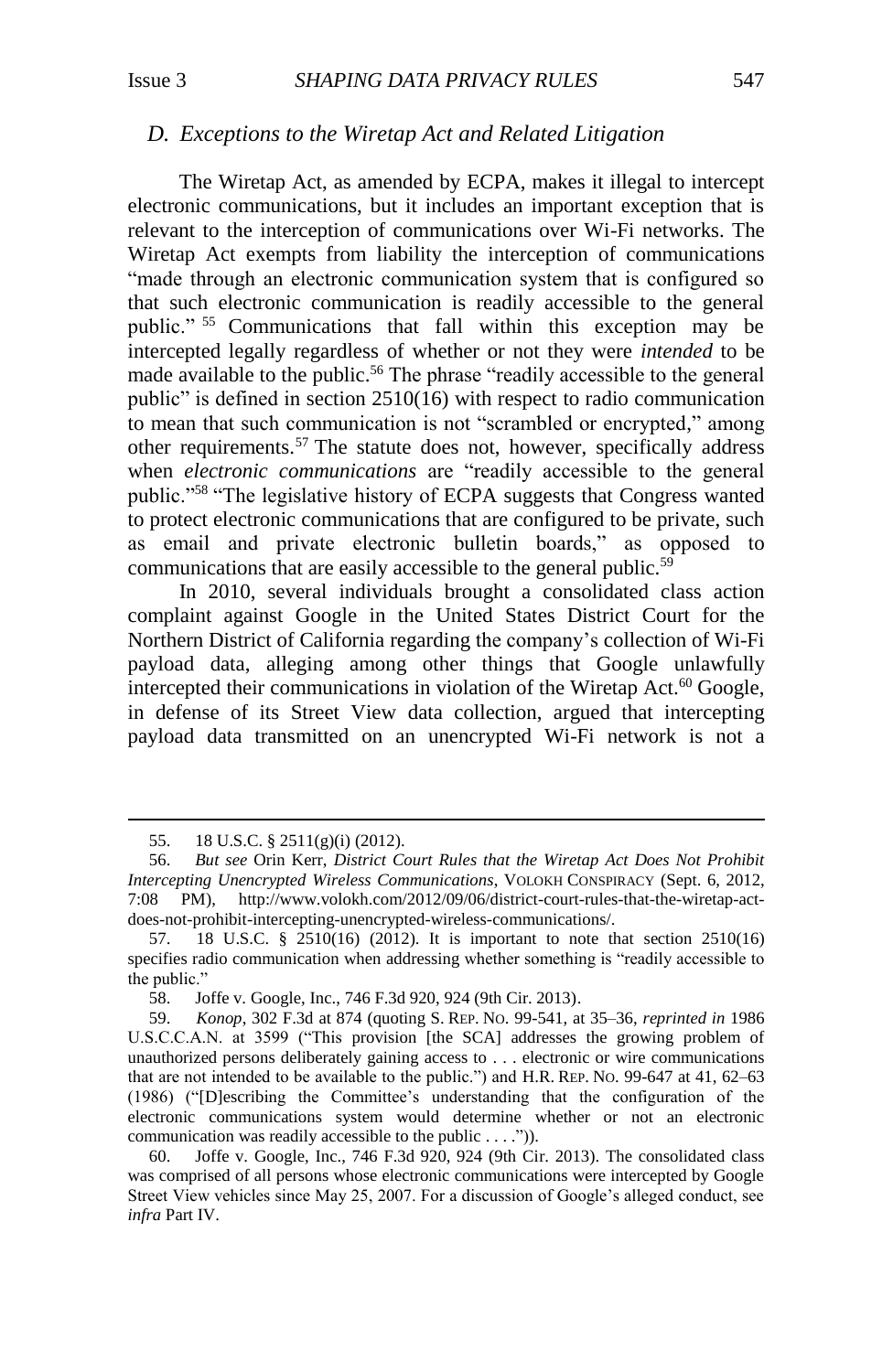violation of the Wiretap Act because it falls into the exception in 18 U.S.C. section  $2511(2)(g)(i)^{61}$  ("G1"), which states as follows:

(g) It shall not be unlawful under this chapter or chapter 121 of this title for any person – (i) to intercept or access an electronic communication made through an electronic communication system that is configured so that such electronic communication is readily accessible to the general public.<sup>62</sup>

The court thus faced the question whether the phrase "readily accessible to the general public" applies to *unencrypted* Wi-Fi networks and, accordingly, whether Wi-Fi networks fall into the G1 exception.<sup>63</sup>

The consolidated class action plaintiffs argued that the phrase "'readily accessible to the general public' applies solely to 'radio communications,' as specified [in the definition in 18 U.S.C. section 2510(16)], and thus would only apply to exemption G2 ('radio communications') <sup>64</sup> and not exemption G1 ('electronic communications')."<sup>65</sup> The court acknowledged in its opinion that this

case of first impression as to whether the Wiretap Act imposes liability upon a defendant who allegedly intentionally intercepts data packets from a wireless home network . . . presents a novel question of statutory interpretation as to how the definition in Section 2510(16) of 'readily accessible to the general public' modifies exemption G1, if at all.<sup>66</sup>

64. 18 U.S.C. § 2511(2)(g)(ii) ("G2") states that:

(g) It shall not be unlawful under this chapter or chapter 121 of this title for any person  $- \dots$  (ii) to intercept any radio communication which is transmitted  $-$  (I) by any station for the use of the general public, or that relates to ships, aircraft, vehicles, or persons in distress; (II) by any governmental, law enforcement, civil defense, private land mobile, or public safety communications system, including police and fire, readily accessible to the general public; (III) by a station operating on an authorized frequency within the bands allocated to the amateur, citizens band, or general mobile radio services; or (IV) by an marine or aeronautical communications system.

65. *See In re Google*, 794 F. Supp. 2d at 1073.

66. *Id.* at 1074; *see also* 18 U.S.C. § 2510(16) (2012) ("'[R]eadily accessible to the general public' means, with respect to a radio communication, that such communication is not . . . (A) scrambled or encrypted.").

<sup>61.</sup> *In re* Google Inc. St. View Elec. Commc'ns Litig*.*, 794 F. Supp. 2d 1067, 1073 (N.D. Cal. 2011).

<sup>62.</sup> 18 U.S.C. § 2511(2)(g)(i) (2012).

<sup>63.</sup> *See* Andrew Fong, *In re Google Inc. Street View Electronic Communications Litigation: Radio Communications and Privacy by Convention*, BERKELEY TECH. L.J. BOLT (July 4, 2011), http://btlj.org/2011/07/04/in-re-google-inc-street-view-electronic-communi cations-litigation-radio-communications-and-privacy-by-convention/.

<sup>18</sup> U.S.C. § 2511(2)(g)(ii) (2012).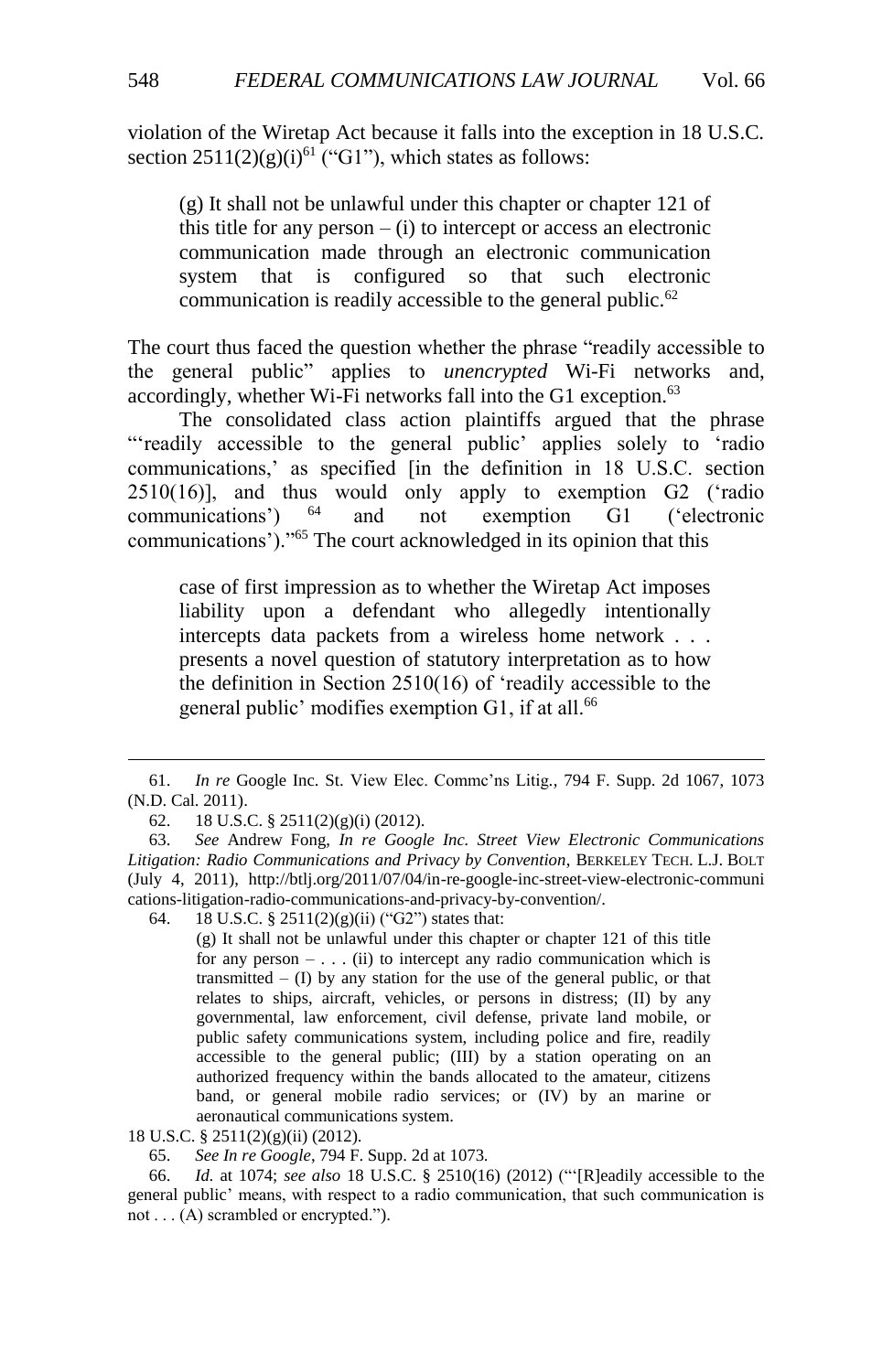The court further noted that "Congress has not expressly declared its intent as to how Section 2510(16) should apply to exemption G1 in the plain text of the statute, nor has Congress defined 'radio communication' anywhere within the Act."<sup>67</sup> Therefore, courts "must ascertain the statute's plain meaning by looking to the particular language at issue and the language and design of the statute as a whole."<sup>68</sup> In doing so, the district court determined that an unencrypted *radio communication* is "readily accessible to the general public," so its interception does not give rise to liability under the Wiretap Act because of the combination of the G1 exemption and the section 2510(16) definition. <sup>69</sup> Because "radio communication" is not defined by the Wiretap Act, the court reasoned, "'radio communication' encompasses only 'traditional radio services,' and not other technologies that also transmit data using radio waves, such as cellular phones and Wi-Fi networks."<sup>70</sup> Therefore, the section  $2510(16)$ definition of "readily accessible to the general public" does not apply to Wi-Fi networks because the definition is limited to electronic communications that are radio communications.<sup>71</sup> Acknowledging that the plain language of the statute is ambiguous, for it does not define the phrase "readily accessible to the general public" as it applies to an "electronic communication" that is not a "radio communication," the court denied Google's motion to dismiss the Wiretap Act claim.<sup>72</sup> "[W]ithout more," the court held, "merely pleading that a network is unencrypted does not render that network readily accessible to the general public and serve to remove the intentional interception of electronic communications from that network from liability under the [ECPA]."73

Google sought interlocutory review of the district court's ruling from U.S. Court of Appeals for the Ninth Circuit, arguing that the trial court had misconstrued the Wiretap Act.<sup>74</sup> Specifically, Google contended that the district court erred in finding that Congress did not intend for "electronic communications," such as Wi-Fi, to be included in the narrow G1 exception for electronic communications "readily accessible to the general public."<sup>75</sup> The Ninth Circuit held that the phrase "readily accessible to the general public" in section 2510(16) with respect to a radio communication does not apply to the exemption for an "electronic communication" that is "readily accessible to the general public" under the G1 exemption.<sup>76</sup>

<sup>67.</sup> *In re Google*, 794 F. Supp. 2d at 1075.

<sup>68.</sup> *See* K Mart Corp. v. Cartier, Inc*.*, 486 U.S. 281, 282 (1988).

<sup>69.</sup> Joffe v. Google, Inc., 746 F.3d 920, 924 (9th Cir. 2013) (citing *In re Google*, 794 F. Supp. 2d at 1076–81).

<sup>70.</sup> *Id.*

<sup>71.</sup> *Id.*

<sup>72.</sup> *In re Google*, 794 F. Supp. 2d at 1084.

<sup>73.</sup> *Id*.

<sup>74.</sup> *See generally Joffe*, 746 F.3d at 920.

<sup>75.</sup> *See In re Google*, 794 F. Supp. 2d at 1068.

<sup>76.</sup> *Joffe*, 746 F.3d at 926.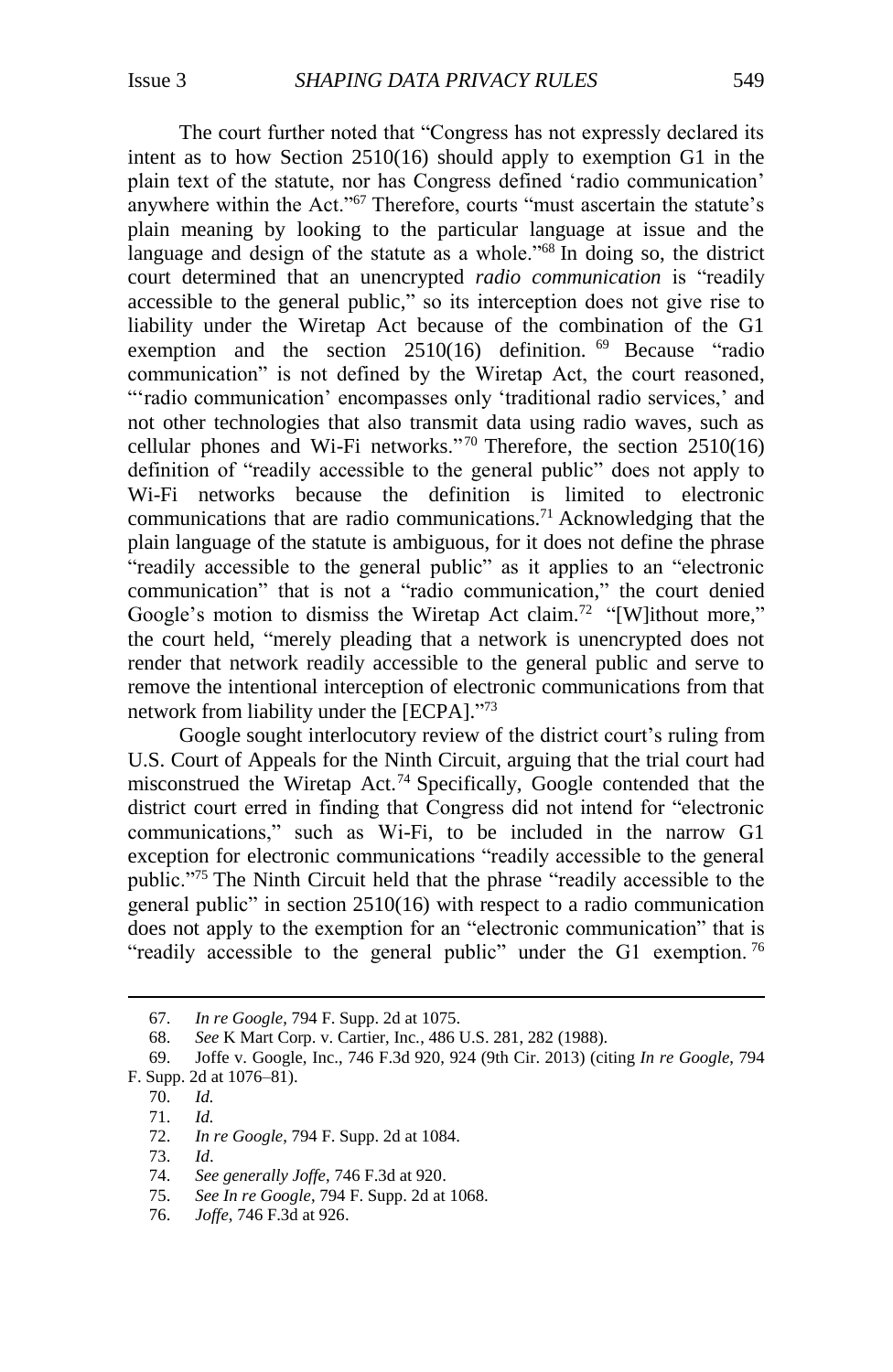Further, the court determined that the ordinary meaning of "radio communication" does not include data transmitted over a Wi-Fi network and that the payload data transmitted over unencrypted Wi-Fi networks that was captured by Google is not predominantly auditory and is therefore outside of the section  $2510(16)$  definition.<sup>77</sup> In essence, the Ninth Circuit ruling determined that intercepting Wi-Fi communications can violate the Wiretap Act.

#### *E. Inconsistencies in the Courts*

In affirming the district court's denial of Google's motion to dismiss, the Ninth Circuit examined the provisions of the Wiretap Act by looking to the plain language of the statute,<sup>78</sup> congressional intent,<sup> $\hat{7}9$ </sup> and the statute as a whole. <sup>80</sup> The district court, in determining that Wi-Fi transmissions are not radio communications, acknowledged that the data on an open Wi-Fi network is only accessible in plain text via sophisticated technology.<sup>81</sup>

However, in a different case—*In re Innovatio IP Ventures, LLC Patent Litigation*—Judge Holderman of the United States District Court for the Northern District of Illinois ruled otherwise.<sup>82</sup> In that case, the district court granted Innovatio's Rule  $16(c)(2)$  motion, holding that Innovatio's use of commercially available Wi-Fi network analyzers to collect information about the wireless network users' allegedly infringing Wi-Fi networks was legal and not in violation of the Wiretap Act.<sup>83</sup> Innovatio argued, and the court agreed, that the Wiretap Act does not apply because

 $\overline{a}$ 

80. *See id.* at 928–36.

81*. See In re* Google Inc. St. View Elec. Commc'ns Litig*.*, 794 F. Supp. 2d 1067, 1071 (N.D. Cal. 2011).

<sup>77.</sup> *Id.* at 926–28.

<sup>78.</sup> *See id.* at 926–29 (defining the ordinary meaning of the phrase "radio communications" to be (1) predominantly auditory and (2) broadcast and holding that the payload data collected by Google over unencrypted Wi-Fi networks cannot be classified as predominantly auditory).

<sup>79.</sup> *See id.* at 927–28 (identifying similar terms in the Wiretap Act that Congress chose to provide definitions for and noting that Congress refrained from providing a technical definition of "radio communication" that would have altered the notion that it should carry its common, ordinary meaning).

<sup>82.</sup> *See generally In re* Innovatio IP Ventures, LLC Patent Litig., 886 F. Supp. 2d 888 (N.D. Ill. 2012); *see also* Mike Masnick, *Judge Says Sniffing Unencrypted WiFi Networks is Not Wiretapping*, TECHDIRT (Sept. 10, 2012, 7:15 AM), http://www.techdirt.com/blog/ wireless/articles/20120907/16331020314/judge-says-sniffing-unencrypted-wifi-networks-isnot-wiretapping.shtml*.*

<sup>83.</sup> *In re Innovatio*, 886 F. Supp. 2d at 889–90. ("The packet capture adapter can intercept data packets that are traveling wirelessly between the Wi-Fi router provided by the Wireless Network Users and any devices that may be communicating with it, such as a customer's laptop, smartphone, or tablet computer. Innovatio then uses Wireshark network packet analyzer software to analyze the data packets, revealing information about the configuration of the network and the devices in the network. The data packets also include any substantive information that customers using the Wi-Fi network may have been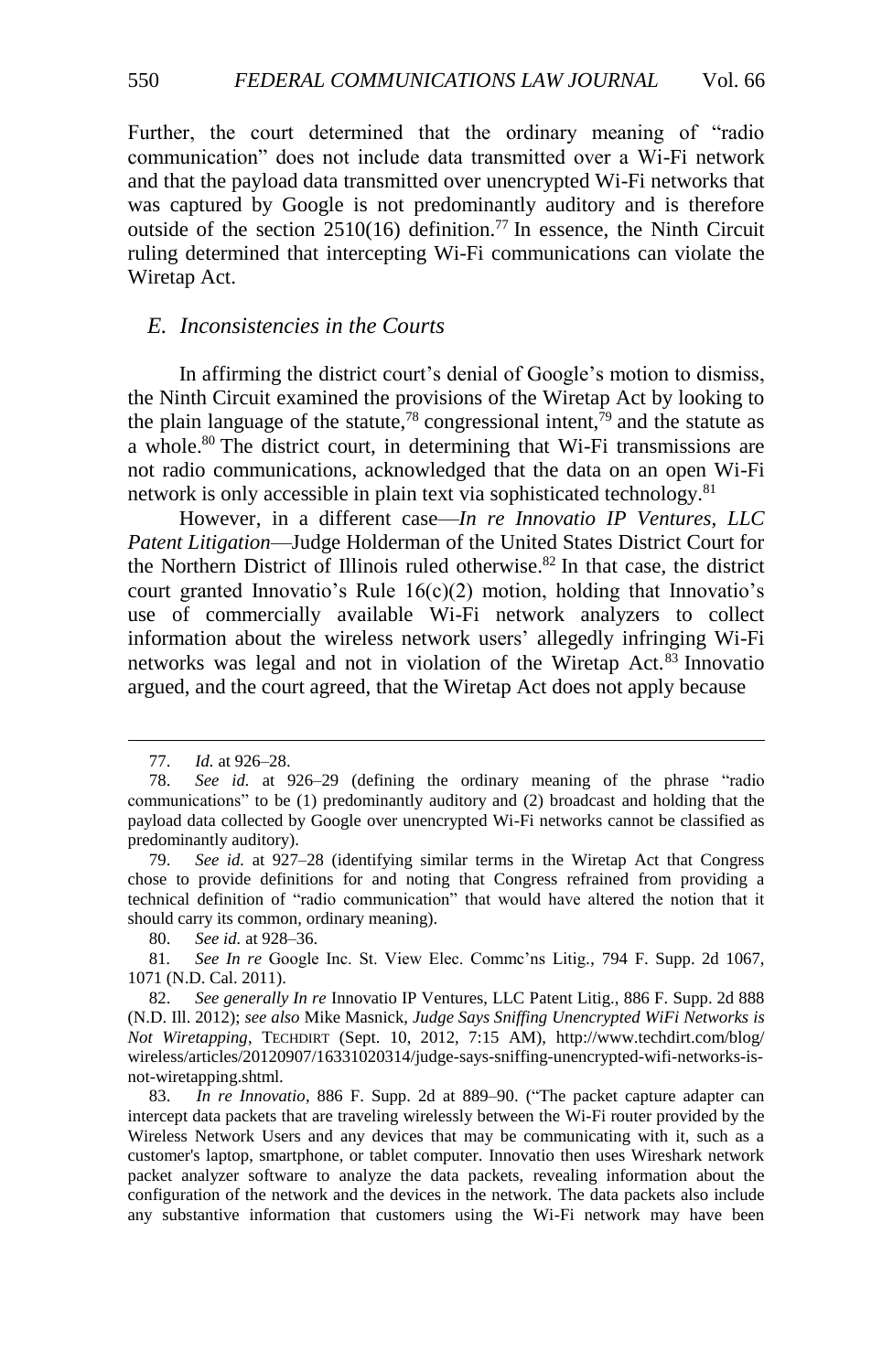$\overline{a}$ 

even assuming that Innovatio's proposed protocol intercepts Wi-Fi communications, Innovatio's proposed protocol falls into the exception to the Wiretap Act allowing a person 'to intercept or access an electronic communication made through an electronic communication system that is configured so that such electronic communication is readily accessible to the general public.'<sup>84</sup>

The court noted, however, that "an individual's online activity can be chilled merely by the knowledge that a third party has the power to acquire, however briefly, the contents of his communication."<sup>85</sup> Thus, the real issue is not "whether the *networks* are 'readily accessible to the general public,' but instead whether the network is configured in such a way so that the *electronic communications* sent over the network are readily available."<sup>86</sup>

Judge Holderman held that the proposed sniffing protocol is permissible under the G1 exception to the Wiretap Act and that "[a]ny tension between that conclusion and the public's expectation of privacy is the product of the law's constant struggle to keep up with changing technology." <sup>87</sup> Judge Holderman also held that the sniffing technology involved in this case did not amount, in his opinion, to "*sophisticated* packet sniffer technology."<sup>88</sup> However, the Ninth Circuit in *Joffe* held just

85. *Id.* (quoting Amati v. City of Woodstock, 829 F. Supp. 889, 1008 (N.D. Ill. 1993) ("holding that the privacy interests of an individual whose conversations come under the power of another are implicated 'even if the individual was assured no one would listen to his conversations, because the individual's privacy interests are no longer autonomous'") and United States v. Rodriguez, 968 F.2d 130, 136 (2d Cir. 1992) ("acquisition occurs 'when the contents of a wire communication are captured or redirected *in any way*'" (emphasis added))).

86. *Id.* It is important to note that the court here was only considering the sniffing of "Public-facing Networks" and declined to address "whether Innovatio should be allowed to sniff the defendants' private networks that are not available to the public," which was a central issue in *In re Google* and other Google Street View litigation. *Id.* at 894, n. 6.

- 87. *Id.* at 894.
- 88. *Id.* at 893 (emphasis added).

Moreover, upon examination, the proposition that Wi-Fi communications are accessible only with sophisticated technology breaks down. As mentioned above, Innovatio is intercepting Wi-Fi communications with a Riverbed AirPcap Nx packet capture adapter, which is available to the public for purchase for \$698.00. *See Riverbed Technology Product Catalog,* http://www.cacetech.com/products/catalog/ (last visited Aug. 21, 2012). A more basic packet capture adapter is available for only \$198.00. *Id.* The software necessary to analyze the data that the packet capture adapters collect is available for download for free. *See Wireshark Frequently Asked Questions,* http://www.wireshark.org/faq. html#sec1 (last visited Aug. 21, 2012) ("Wireshark® is a network protocol analyzer. . . . It is freely available as open source. . . ."). With a packet capture

transmitting during the interception of the data packets, including e-mails, pictures, videos, passwords, financial information, private documents, and anything else a customer could transmit to the internet.").

<sup>84.</sup> *Id.* at 892 (quoting 18 U.S.C. § 2511(g)(i) (2006)).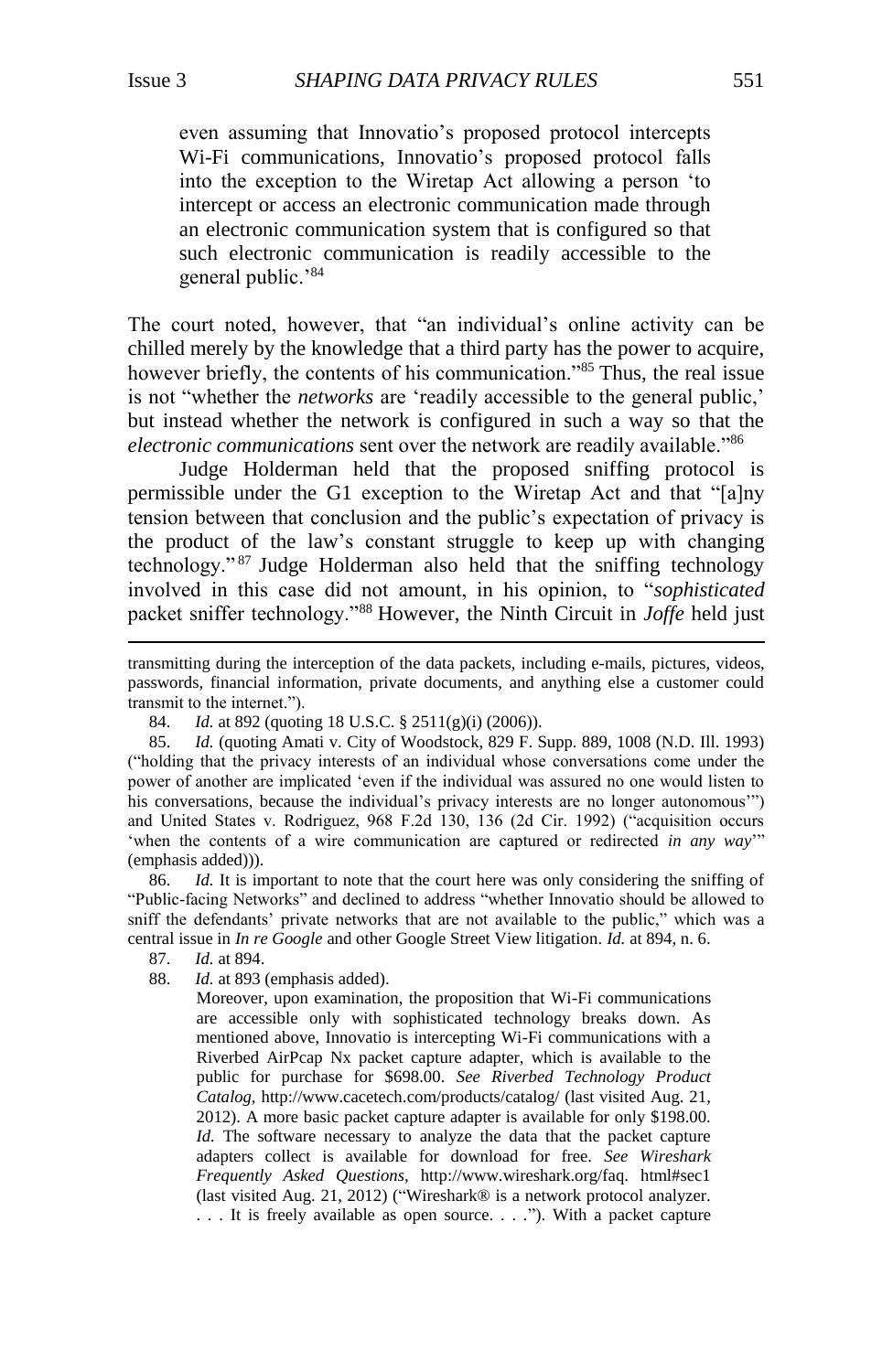the opposite, noting that "'radio hobbyists' do not mistakenly use packet sniffers to intercept payload data transmitted on Wi-Fi networks" and a definition of "radio communications" that encompasses data transmitted over Wi-Fi networks "would obliterate Congress's compromise <sup>89</sup> and create absurd applications of the exemption for intercepting unencrypted radio communications."<sup>90</sup>

Though *In re Innovatio* and *In re Google* approach the same issue from different angles and appear to have opposite holdings, the two cases contain a common message: "[I]t is not the court's job to update the law to provide protection for consumers against ever changing technology. Only Congress, after balancing any competing policy interests, can play that role."<sup>91</sup> The uncertainty present in the current state of the law is evidenced by the different approaches taken by the courts in trying to determine whether the interception of private information transmitted on unencrypted Wi-Fi networks is a violation of the Wiretap Act. This murkiness stands as a barrier to enforcement and must be remedied so that consumers continue to believe that new technologies are safe and that their private information is protected.

# IV. FCC PRIVACY LITIGATION

The major purpose of the FCC is to protect the public interest, which includes protecting the privacy of consumers. However, the agency currently faces the problem of how best to protect the public interest within the limitations of the Wiretap Act. If consumers lose confidence in new technology for fear of invasion of their privacy—and therefore forego using such technologies—innovation will suffer.<sup>92</sup> In order to change this outdated and confusing area of law into a viable framework from which effective regulation can flow, the FCC and Congress must address whether

adapter and the software, along with a basic laptop computer, any member of the general public within range of an unencrypted Wi-Fi network can begin intercepting communications sent on that network. Many Wi-Fi networks provided by commercial establishments (such as coffee shops and restaurants) are unencrypted, and open to such interference from anyone with the right equipment. In light of the ease of "sniffing" Wi-Fi networks, the court concludes that the communications sent on an unencrypted Wi-Fi network are readily available to the general public.

*Id.* at 393.

<sup>89.</sup> The Ninth Circuit noted that in order to address concerns by radio hobbyists that traditional radio services can be easily and mistakenly intercepted, Congress modified the original language of the Wiretap Act as a compromise. Joffe v. Google, Inc., 746 F.3d 920, 931 (9th Cir. 2013).

<sup>90.</sup> *Id.* ("It seems doubtful that Congress wanted to emphasize that Google or anyone else could park outside of a police station that carelessly failed to secure its Wi-Fi network and intercept confidential data with impunity.").

<sup>91.</sup> *In re Innovatio*, 886 F. Supp. 2d at 894.

<sup>92.</sup> *See e.g.*, CASTRO, *supra* not[e 25,](#page-6-0) at 1–2; Gustin, *supra* note [25.](#page-6-0)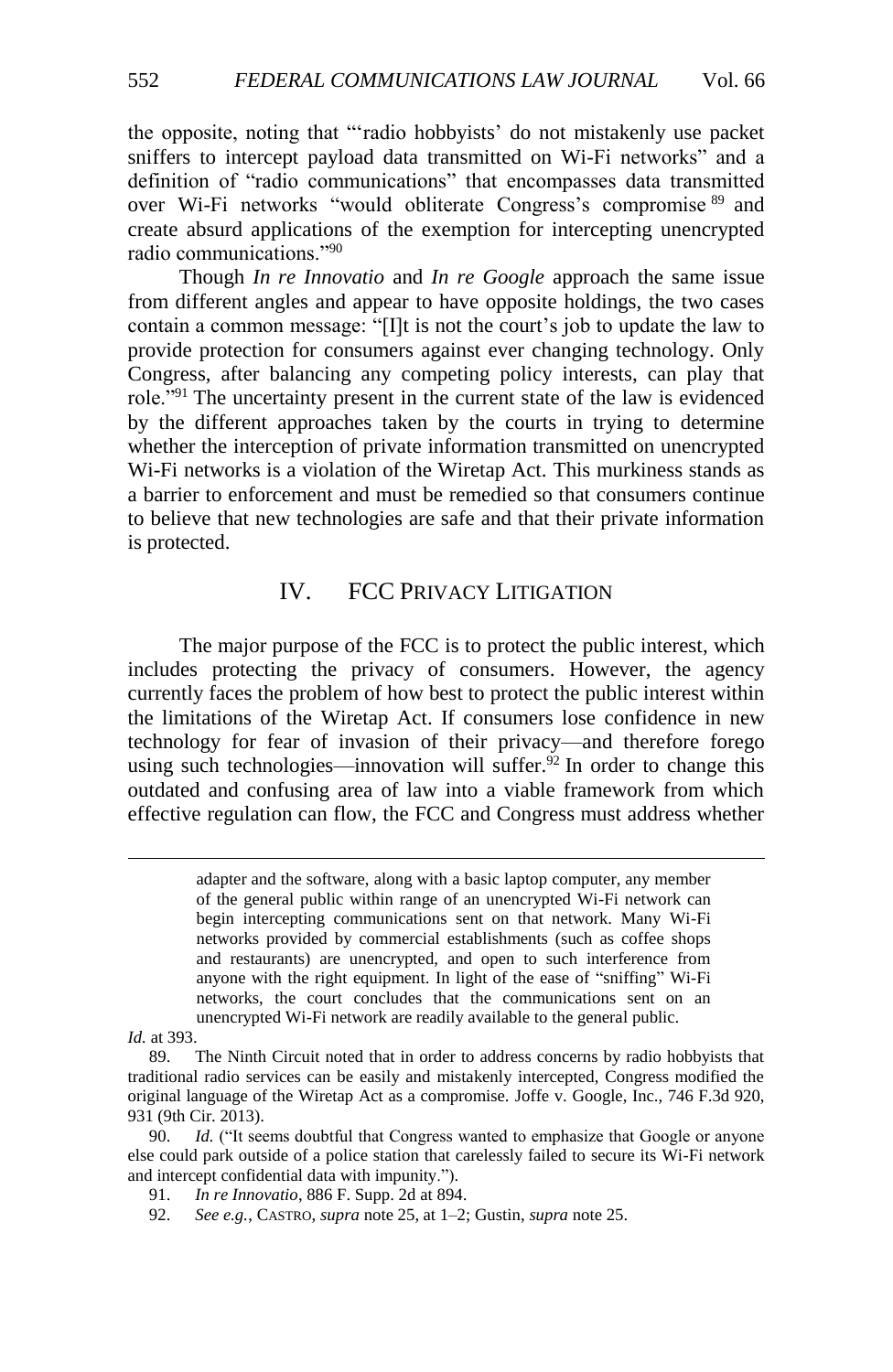Wi-Fi networks are "readily accessible to the general public"<sup>93</sup> and how the Wiretap Act will be applied to emerging technologies going forward. In 2010, the FCC attempted to do just that.

#### *A. Google Street View Litigation*

In 2010, the FCC opened an investigation into Google after the company admitted publicly that from 2007 to 2010, as part of its Street View project, it had collected private user data from Wi-Fi networks throughout the United States. $94$  This unauthorized collection of data, which was alleged to be a violation of the Wiretap Act, included sensitive "payload" data, which Google did not need for the purposes of its project.<sup>95</sup> This "payload" data included the content of users' Internet communications, specifically personal information such as "e-mails and text messages, passwords, Internet usage history, and other highly sensitive personal information."<sup>96</sup> Google Street View cars collected this personal information through "wireless sniffer" technology concealed in its cars, which was added by Google engineers to "secretly capture[] data packets as they stream across Wi-Fi connections and then decode[] or decrypt[] the data packet and analyze[] the contents."<sup>97</sup> At first, Google claimed it did not have knowledge of the addition of wireless sniffers to the Street View cars. <sup>98</sup> However, it was later alleged that other people at Google were aware of the wireless sniffers and the data they were collecting.<sup>99</sup>

By the time the European privacy authority opened its investigation against Google in 2010, Google admitted to collecting "about 600 gigabytes of data from more than 30 countries."<sup>100</sup> As discussed in Part III, serious privacy concerns also prompted a series of class action lawsuits in the United States, as well as in Europe and Australia, all alleging that Google used this "Wi-Fi sniffer" technology to eavesdrop on unsecured Wi-Fi networks and thus unlawfully intercept users' private data.<sup>101</sup>

<span id="page-16-0"></span><sup>93.</sup> 18 U.S.C. § 2511(2)(g)(ii) (2012).

<sup>94.</sup> *See Notice of Apparent Liability*, *supra* not[e 16,](#page-4-0) at para. 1.

<sup>95.</sup> *Id.*

<sup>96.</sup> *Id.* 97. *In re* Google Inc. St. View Elec. Commc'ns Litig*.*, 794 F. Supp. 2d 1067, 1071 (N.D. Cal. 2011); *see generally* ANASTASI ET AL., *supra* note [11,](#page-3-0) at 150.

<sup>98.</sup> *See Unanswered Questions*, *supra* note [21.](#page-5-1)

<sup>99.</sup> *See id.*

<sup>100.</sup> *In re Google*, 794 F. Supp. 2d at 1071; *see also* Joffe v. Google, Inc., 746 F.3d 920, 923 (9th Cir. 2013).

<sup>101.</sup> *See Investigations of Google Street View*, ELEC. PRIVACY INFO. CTR., http://epic.org/privacy/streetview/ (last visited Mar. 2, 2014) ("As of 2012, investigations have gone forward in at least 12 countries, and at least 9 countries have found Google guilty of violating their laws."). The FCC noted that "several countries, including Canada, France, and the Netherlands, have determined that Google's collection of payload data violated their data protection, online privacy, or similar laws and regulations." *See Notice of Apparent*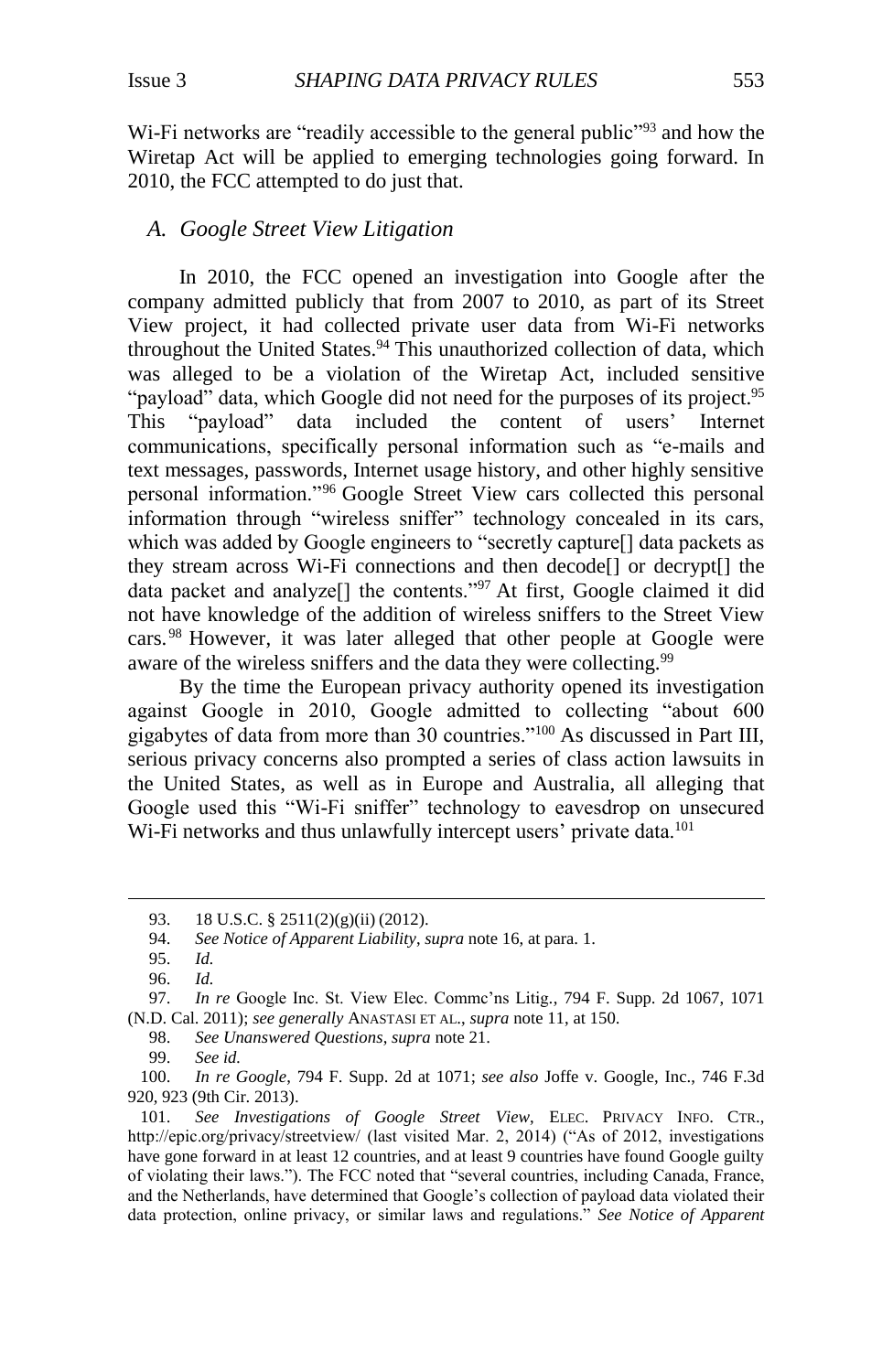#### *B. FCC Decision*

The well-established threat to privacy that drove Congress to pass ECPA was exemplified in the 2010 FCC investigation of Google's Street View project. Intercepting sensitive payload data from users who believe their data to be private and secure falls within the spirit of ECPA and the privacy invasions it seeks to prevent. Although the interception of payload information from private and residential Wi-Fi networks clearly invades consumer privacy, $102$  the FCC declined to charge Google with violating the Communications Act after determining that there was no "clear precedent for applying Section 705(a) of the Communications Act to the Wi-Fi communications at issue."<sup>103</sup> Additionally, the FCC lacked a significant evidentiary basis for applying the Communications Act to Google's conduct due to a software developer's refusal to testify based on his Fifth Amendment right against self-incrimination.<sup>104</sup>

The FCC opted to fine Google \$25,000 for "willfully and repeatedly violating an Enforcement Bureau directive to respond to a letter of inquiry." <sup>105</sup> Thus, because Google failed to produce evidence regarding whether the payload information was reviewed or accessed after it was collected, and because the agency lacked a precedent for applying section 705(a) in the context of Wi-Fi, the FCC did not find a violation of section 705(a).<sup>106</sup> By nonetheless publicly reprimanding Google for its conduct in this manner, the FCC has given Congress another example of how the Wiretap Act has not kept up with advances in digital communications.<sup>107</sup>

# *C. Why Regulation of Interceptions of Information Transmitted over Unencrypted Wi-Fi Networks Is Important*

Google faced even more litigation over its Street View Program when thirty-eight state attorneys general brought an action against Google

*Liability*, *supra* note [16,](#page-4-0) at para. 15. The European investigations found that these violations were serious and have taken the issue of data privacy in the private sector much more seriously as compared to the United States. *See FCC Investigation of Google Street View*, ELEC. PRIVACY INFO. CTR., http://epic.org/privacy/google/fcc\_investigation\_of\_google\_st. html (last visited Mar. 2, 2014); *PBS NewsHour: How Will FCC's Google Street View Fine Shape Data Privacy Rules?* (PBS television broadcast Apr. 16, 2012), *available at* http:// www.pbs.org/newshour/bb/law/jan-june12/google\_04-16.html.

<sup>102.</sup> *See FCC Investigation of Google Street View*, *supra* note 107; *PBS NewsHour*, *supra* note [101.](#page-16-0)

<sup>103.</sup> *Notice of Apparent Liability*, *supra* note [16,](#page-4-0) at para. 5.

<sup>104.</sup> *See id.*; *see also* David Kravets, *Contradicting a Federal Judge, FCC Clears Google in Wi-Fi Sniffing Debacle*, WIRED (Apr. 16, 2012, 6:41 PM), http://www.wired.com/ threatlevel/2012/04/fcc-clears-google/.

<sup>105.</sup> *Notice of Apparent Liability*, *supra* note [16,](#page-4-0) at para. 54.

<sup>106.</sup> *Id.* at para. 53.

<sup>107.</sup> *See Unanswered Questions*, *supra* note [21.](#page-5-1)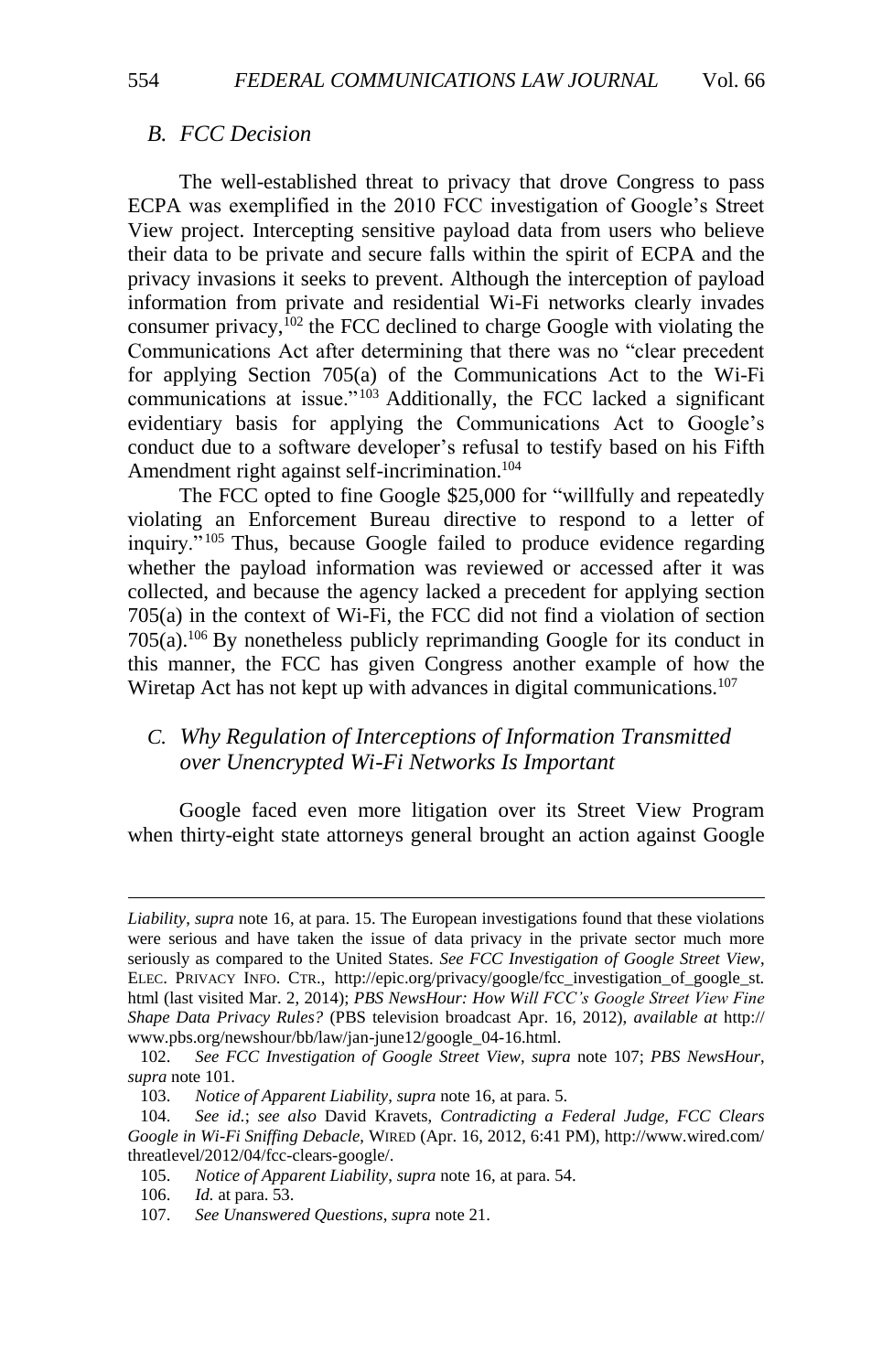<span id="page-18-0"></span>for its violation of consumer privacy. <sup>108</sup> In a settlement reached by the parties, Google agreed to pay a \$7 million fine to the states involved, to set up a privacy program, to hold an annual privacy week event for employees, to make privacy certification programs available to select employees, to provide refresher training for its lawyers overseeing new products, and to train its employees who deal with privacy matters.<sup>109</sup> A large part of the settlement involves outreach in the form of educational advertisements and educating the public as to how to encrypt their data on their wireless networks. <sup>110</sup> This settlement signifies the interest of the states' attorneys general in protecting the privacy rights of Internet users as information sharing technology evolves and their willingness to prosecute violations.<sup>111</sup>

The settlement, however, once again demonstrates the insufficiency of the current state of the law. Critics expressed skepticism about the efficacy of the settlement, voicing concerns that it will not make much of a difference in how Google behaves."<sup>112</sup> Bolstering these doubts, Google has made similar educational promises before, yet it continues to be involved in litigation over its privacy practices.<sup>113</sup> This \$7 million dollar settlement is a trivial amount for the company, given its net income in 2013 of around \$32 million per day. $114$ 

<span id="page-18-2"></span>Even more troublesome, the *Innovatio* court effectively granted permission under the Wiretap Act to hackers and other malicious actors to *legally* use packet sniffing technology similar to that used by Google in its Street View Program to access personal passwords, financial records, and other sensitive information from unencrypted Wi-Fi networks. <sup>115</sup> The myriad of decisions and agreements coming from the FCC, the courts, and the states have only contributed to the unsettled state of the law. Although individuals harmed by the interception of their unencrypted Wi-Fi communications may be able to maintain causes of action based on common law and other statutes, $116$  the Wiretap Act is uniquely in its clear-

<span id="page-18-1"></span><sup>108.</sup> *See* Press Release, George Jepsen, Office of the Attorney Gen., Attorney General Announces \$7 Million Multistate Settlement with Google Over Street View Collection of WiFi Data (Mar. 12, 2013) [hereinafter Jepsen Press Release], *available at* http://www.ct. gov/ag/cwp/view.asp?Q=520518.

<sup>109.</sup> *See id.*

<sup>110.</sup> *Id.*

<sup>111.</sup> *Id.*

<sup>112.</sup> *Concern for Privacy*, *supra* not[e 24.](#page-5-2)

<sup>113.</sup> *Id.*

<sup>114.</sup> David Streitfeld, *Google Concedes that Drive-By Prying Violated Privacy*, N.Y. TIMES, Mar. 13, 2013, at A1, *available at* http://www.nytimes.com/2013/03/13/technology/ google-pays-fine-over-street-view-privacy-breach.html [hereinafter *Drive-By Prying*].

<sup>115.</sup> *In re* Innovatio IP Ventures, LLC Patent Litig., 886 F. Supp. 2d 888, 894 (N.D. Ill. 2012).

<sup>116.</sup> *E.g.*, 18 U.S.C. § 1030 (2012) (criminalizing the act of knowingly accessing a protected computer without authorization or in excess of authorized access); RESTATEMENT (SECOND) OF TORTS § 652B (1977 & Supp. 2014) (imposing tort liability on the intentional, offensive intrusion upon the seclusion of another).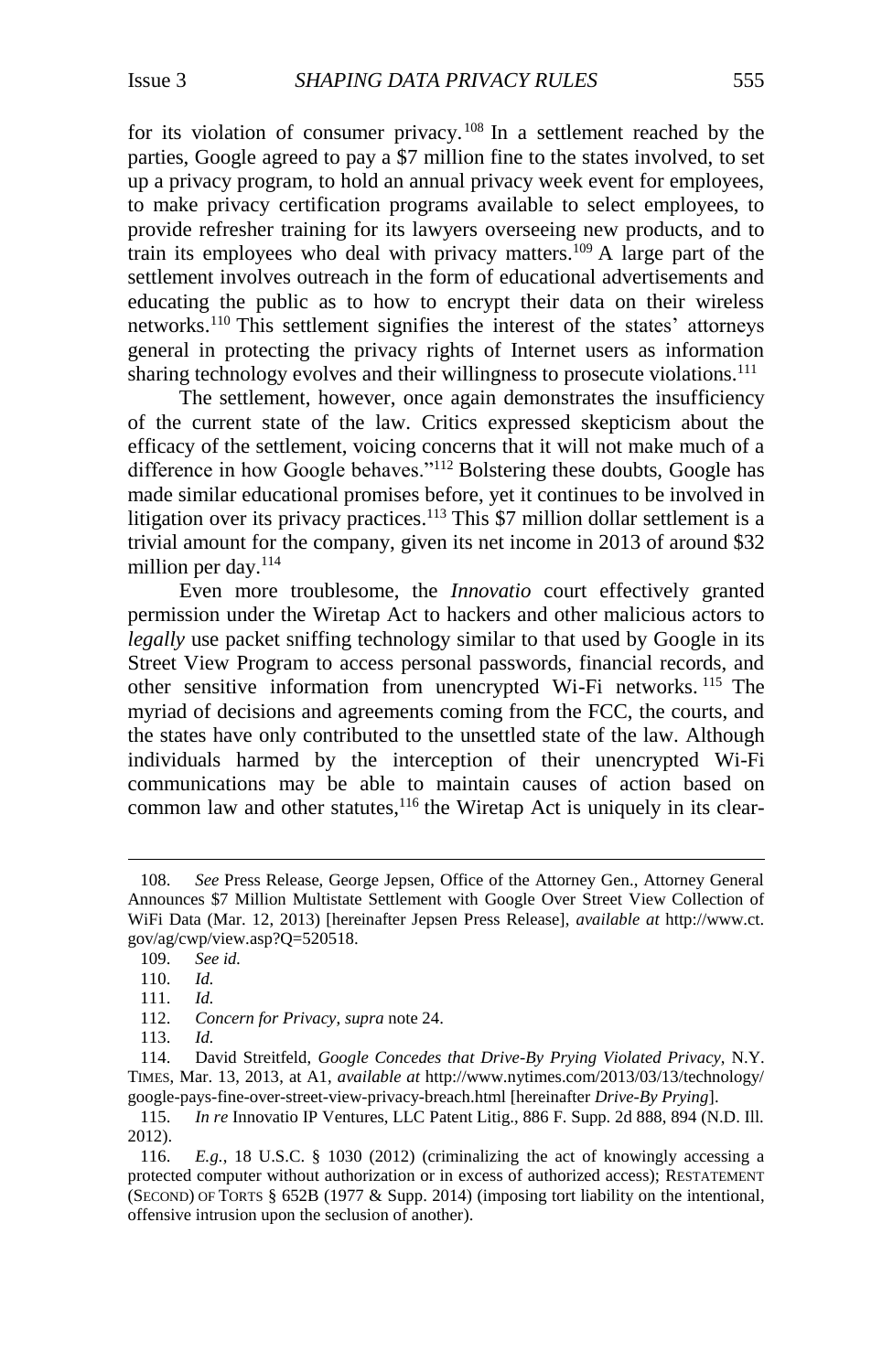cut and consistent applicability to unauthorized interception of communications not intended to be made publicly available.

Technological innovation will suffer if consumers are unwilling to buy cutting-edge products for fear that their private information will be compromised. If information is legally accessible to anyone willing to purchase the technology needed to intercept private data from Wi-Fi networks, consumer privacy will suffer. Congress has attempted to update privacy protections in response to technological innovation multiple times through legislative endeavors such as the Telecommunications Act and ECPA. <sup>117</sup> Through ECPA, Congress sought to ensure that the "readily accessible to the general public" exception to the Wiretap Act included only those communications in which the operator makes it clear, through the volitional configuration of their device, that they intend that their communications be public.<sup>118</sup> It is inconsistent with the intent of ECPA to imagine that the operator of a wireless home network intends that their network be accessible to the general public,<sup>119</sup> so courts should not impute this intent on unsuspecting private network owners.

Although most consumers encrypt and protect their private Wi-Fi communications, many other consumers either do not know how to do so or do not realize the risk they are taking by failing to affirmatively act to protect their data. Google's new obligation to educate the public about data encryption is a step in the right direction, $120$  but the privacy risk is far too severe for Congress to leave the statutory framework in its current, ambiguous form. The courts have attempted to protect users' rights and impose liability for privacy infringement. The FCC has also looked at the statutory framework and attempted to clarify this murky area of the law, for the most part to no avail.

# V. A CALL FOR CONGRESSIONAL ACTION

The conflicting rulings and difficulties expressed by the courts and the FCC are evidence that Congress must clarify and provide an enforcement mechanism for the FCC and the judiciary to use in order to further the goals of the Communications Act and the Wiretap Act. Although challenges will arise in determining exactly where to draw the line between a reasonable expectation of privacy and communications that are readily accessible to the general public, a clear boundary is necessary so that the FCC and the judiciary have a clear understanding of and consistently apply the law going forward.

<sup>117.</sup> *See id.* at 9; *see also In re* Pharmatrak, Inc*.* Privacy Litig.*,* 329 F.3d 9, 18 (1st Cir. 2003) ("The paramount purpose of the Wiretap Act is to protect effectively the privacy of communications.").

<sup>118.</sup> *See id.*

<sup>119.</sup> *Id.*

<sup>120.</sup> Jepsen Press Release, *supra* note [108.](#page-18-0)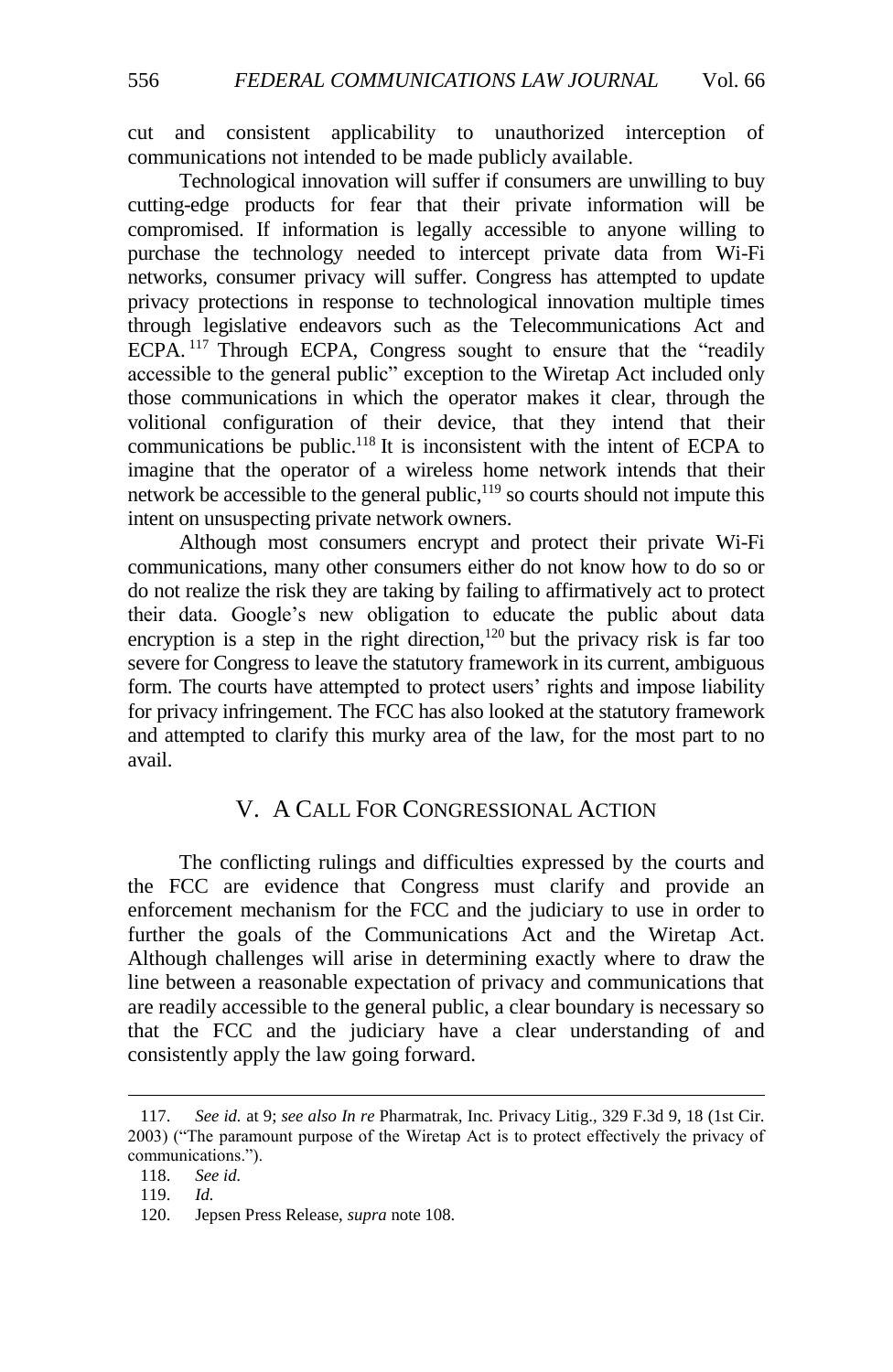To interpret this convoluted area of law, the FCC and the judiciary have relied primarily on statutory language and legislative intent, with little case law to guide them.<sup>121</sup> Today's outdated statutes create confusion and unpredictability in regulation, ultimately allowing an unsuspecting consumer's privacy to be violated legally.<sup>122</sup> On the one hand, the *In re Google* court suggested that Wi-Fi communications are not readily accessible to the general public, even if they are sent unencrypted.  $^{123}$ Similarly, the FCC discussion of the Wiretap Act and current lack of evidence from Google in its investigation of the Street View Project implies that if the agency had information showing that Google intended to intercept the contents of Wi-Fi networks, the agency could construe the Wiretap Act as applying to such interceptions.<sup>124</sup> On the other hand, the *In re Innovatio* court ruled the opposite, holding that the technology needed to intercept the communications was not "sophisticated" enough to make the communications non-public.<sup>125</sup>

Legal scholars have taken to the blogs to speak out against all three of these decisions. For example, legal scholar Orin Kerr [disagrees](http://www.volokh.com/2012/09/06/district-court-rules-that-the-wiretap-act-does-not-prohibit-intercepting-unencrypted-wireless-communications/) with Judge Holderman's reasoning in the *In re Innovatio* case, noting,

No one suggests that unsecured wireless networks are set up with the goal that everyone on the network would be free to read the private communications of others. In my view, that ends the matter: the exception doesn't apply, and the interception of the contents of wireless communications is covered by the Wiretap Act.<sup>126</sup>

Kerr argues that the issue under G1 "is what the designers [of the network] intended users to be able to do, not what someone can do contrary to the designer's intentions." <sup>127</sup> Others point to the fact that the necessity of

 $\overline{a}$ 

125. *In re Innovatio*, 886 F. Supp. 2d at 893.

<sup>121.</sup> *See e.g.*, *In re* Google Inc. St. View Elec. Commc'ns Litig*.*, 794 F. Supp. 2d 1067, 1074 (N.D. Cal. 2011) (examining novel question of statutory interpretation and relying instead on legislative intent as a result of ambiguous statutory language as applied to new technology).

<sup>122.</sup> *But see supra* not[e 116.](#page-18-1)

<sup>123.</sup> *Id.*

<sup>124.</sup> *See generally Notice of Apparent Liability*, *supra* not[e 16.](#page-4-0)

<sup>126.</sup> Kerr, *supra* note [56](#page-10-0) (arguing that "'configured so that such electronic communication is readily accessible to the general public' focuses on the intent of the designer—the person who does the configuring of the network so that it works a particular way—to design the network so that the general public was supposed to be able to access them.").

<sup>127.</sup> *Id.* (discussing *In re Innovatio*, 886 F. Supp. 2d at 888); *but see* Brief for Elec. Privacy Info. Ctr. as Amicus Curiae Supporting Plaintiffs at 3, *In re Google*, 794 F. Supp. 2d 1067 (No. 5:10-md-02184-JW) ("The term 'configured' in the evaluation of those communications that are 'publicly accessible' reflects an intent by Congress to create a presumption in favor of confidentiality except in those circumstances where the *user* has knowingly chosen to broadcast communications to the general public." (emphasis added)).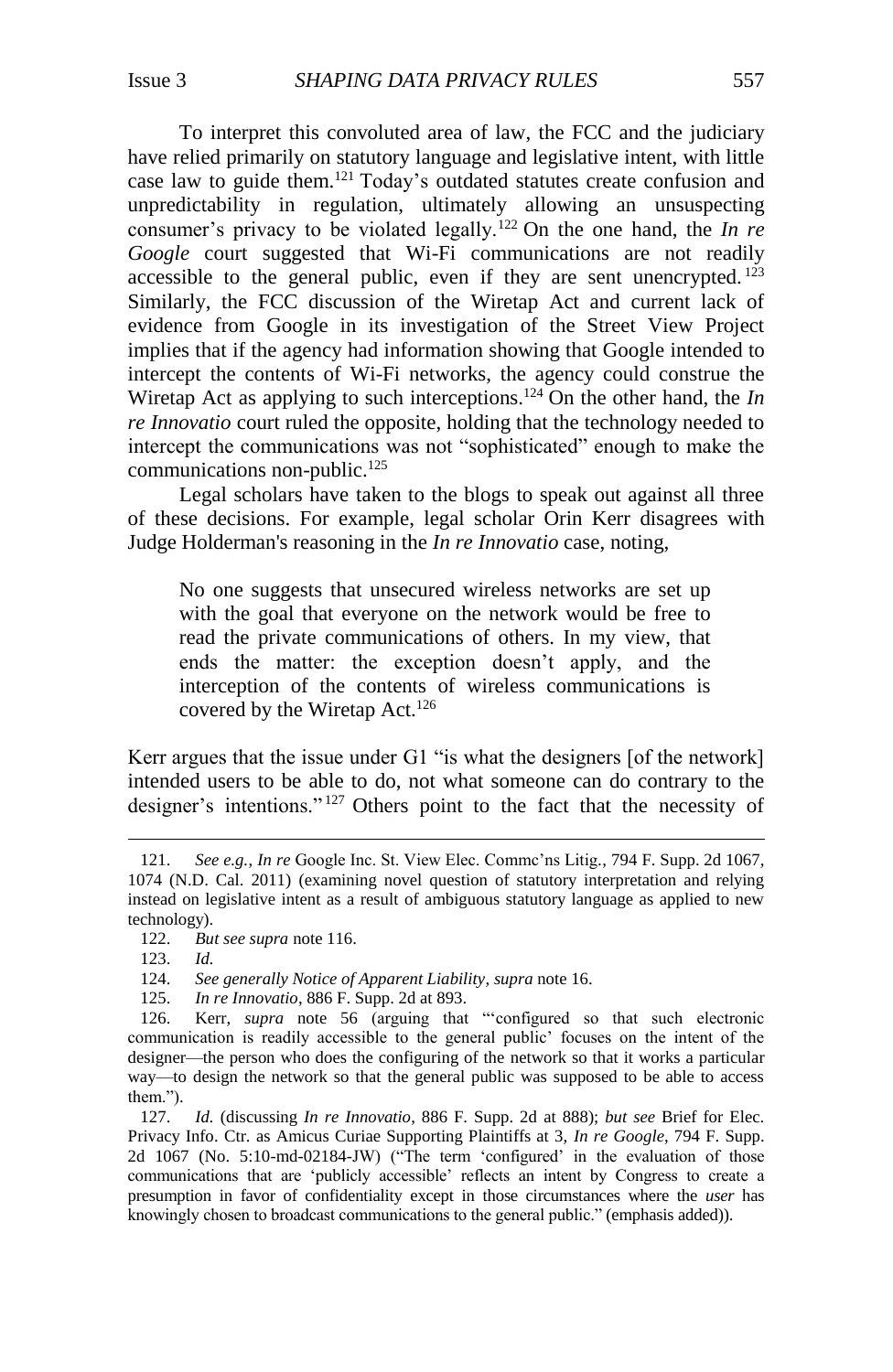specialized or sophisticated equipment to decode the intercept should not

Many legal scholars have framed Google's conduct as a prime example of a failing statute in need of congressional attention. In an interview with PBS, legal scholar Jeffrey Rosen discussed Judge Ware's holding in *In re Google*, noting,

[T]here's a strong case that this is illegal under existing law. Certainly, if it's not, it should be. And the fact that the FCC chose not to investigate shouldn't [be] seen as a clean bill of health for Google, because every other European regulator that has looked into this question has found unequivocal violations.<sup>128</sup>

This call to action to update the law is long overdue. By enacting ECPA in 1986, Congress sought to encourage the creation of new technologies by preserving "a fair balance between the privacy expectations of citizens and the legitimate needs of law enforcement."<sup>129</sup> Now, twenty-eight years later, it is time for Congress to again pass an amendment to the Communications Act to expressly permit the FCC to impose liability to protect private information shared through new technologies that have emerged in the last three decades. Historically, Congress has done this by amending the Communications Act to accommodate the dramatic changes in communications technology that have taken place since the FCC's creation, including the introduction of television, satellite and microwave communications, cable television, the cellular telephone, and Personal Communications Services.<sup>130</sup>

<span id="page-21-0"></span>Recently, former FCC Chairman Julius Genachowski recommended an amendment to the Communications Act during the hearing on the fiscal year 2013 FCC budget, and Senator Dick Durbin (D–IL) said that he would consider changes to the law if that is the necessary course of action.<sup>131</sup> Senator Durbin criticized the FCC for "decid[ing] to impose a fine of \$25,000 on a company worth \$111 billion," noting that the small fine is

 $\overline{a}$ 

be a factor in its legality.

<sup>128.</sup> Interview by Ray Suarez with James Rosen, Professor of Law, The George Washington Univ. Law Sch., and David Bennahum, Founder & CEO, Punch! Media (Apr. 16, 2012), *available at* http://www.pbs.org/newshour/bb/law/jan-june12/google\_04-16.html.

<sup>129.</sup> H.R. REP. NO. 99-647, at 19 (1986); *see also* J. BECKWITH BURR, WILMERHALE, THE ELECTRONIC COMMUNICATIONS PRIVACY ACT OF 1986: PRINCIPLES FOR REFORM 1 n.3 (Mar. 30, 2010), *available at* http://digitaldueprocess.org/files/DDP\_Burr\_Memo.pdf.

<sup>130.</sup> *See, e.g.*, Electronic Communications Privacy Act, 18 U.S.C. §§ 2510–21 (1988).

<sup>131.</sup> *See generally Hearing on Expanding Broadband Access, Promoting Innovation, and Protecting Consumers in a Communications Revolution: FY 2013 Resource Needs for the FCC Before the Subcomm. on Fin. Servs. & Gen. Gov't of the S. Comm. on Appropriations*, 112th Cong. (2012) [hereinafter *FY 2013 Appropriations Hearing*] (hearing beginning at 32:20), *available at* http://www.appropriations.senate.gov/webcasts.cfm? method=webcasts.view&id=4eade537-0f2b-4280-84fa-c3a2bf8ded89.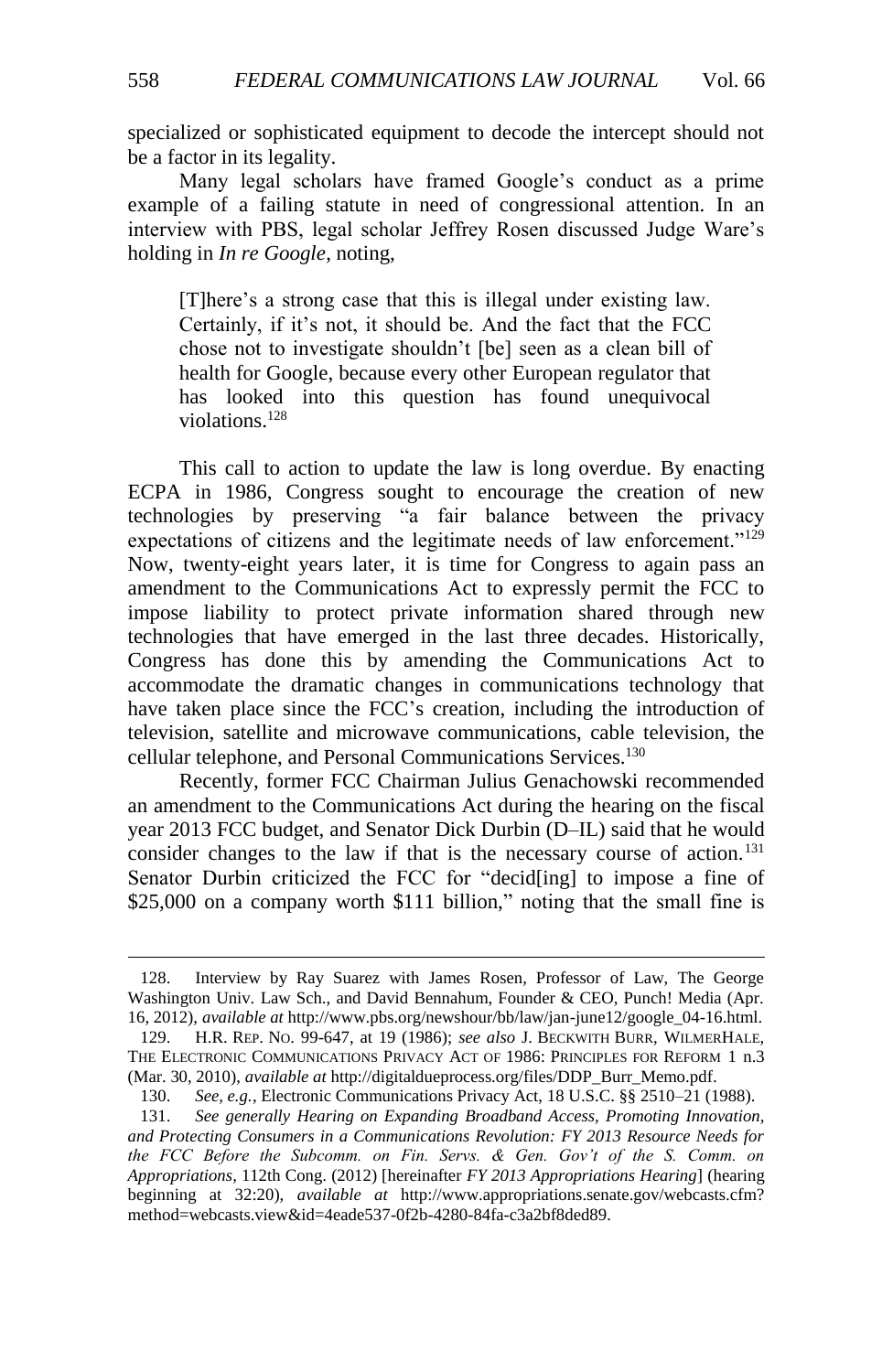"somewhere short of a tap on the wrist."<sup>132</sup> Genachowski explained that the FCC Enforcement Bureau and the General Counsel's office decided that, as a legal matter, because the information was collected from unencrypted Wi-Fi signals, it did not violate the law as written. The former Chairman suggested that Congress look at the law and that consumers encrypt their networks. <sup>133</sup> However, the FCC and the courts have reached opposite conclusions regarding the application of the Wiretap Act to unencrypted Wi-Fi networks. It is time that Congress clarifies the issue.

Congress should amend the Wiretap Act and Communications Act to clarify that private communications are protected regardless of their underlying technology so long as they are not intentionally configured to be "readily accessible to the general public." This amendment must allow for the imposition of liability for privacy violations involving new technology, thus ensuring that privacy protections are not eroded in the near future as technology continues to evolve. Congress should amend the Wiretap Act to expressly exclude Wi-Fi networks and similar technologies from the definition of radio communications, thus ensuring that these technologies are not included in the Wiretap Act's G1 exception for electronic communications readily accessible to the general public. This would make collection of information over Wi-Fi networks a violation of the Wiretap Act, regardless of whether the consumer acted to encrypt their network subject only to the exceptions in G2. Congress should also include in the amendment a technology neutral explanation of this provision to address the intent of the amendment and the need for the provisions to evolve in accordance with technology.

Additionally, Congress should also change the definition of "readily accessible to the general public<sup> $n_{134}$ </sup> in section 1510(16) to better protect consumer privacy. This amendment should clarify that the legality of intercepting personal information over a Wi-Fi network does not depend on whether the Wi-Fi network is encrypted. Congress must draw a clear line between protected and unprotected communications so that consumers can more effectively protect themselves. Congress, through the Communications Act and the Wiretap Act, should protect private communications transmitted on private networks, encrypted or unencrypted, just as communications by telephone are protected even if transmitted insecurely. Thus, it should be illegal for persons to intercept data transmitted over a Wi-Fi network.

<sup>132</sup>*. See generally id.*

<sup>133</sup>*. See generally id.* (adding that the "educational purposes that have been served by this [FCC investigation], educating [Google] and other companies, educating Congress, [and] educating consumers, [are] certainly important benefits of [the] process."); *see also On Google Spy-Fi, Senator Durbin Calls for Update to Wiretap Law, FCC Chair Agrees Law Should Protect Unencrypted Communications*, ELEC. PRIVACY INFO. CTR. (May 11, 2012), http://epic.org/2012/05/on-google-spy-fi-senator-durbi.html.

<sup>134.</sup> 18 U.S.C. § 2510(16) (2012).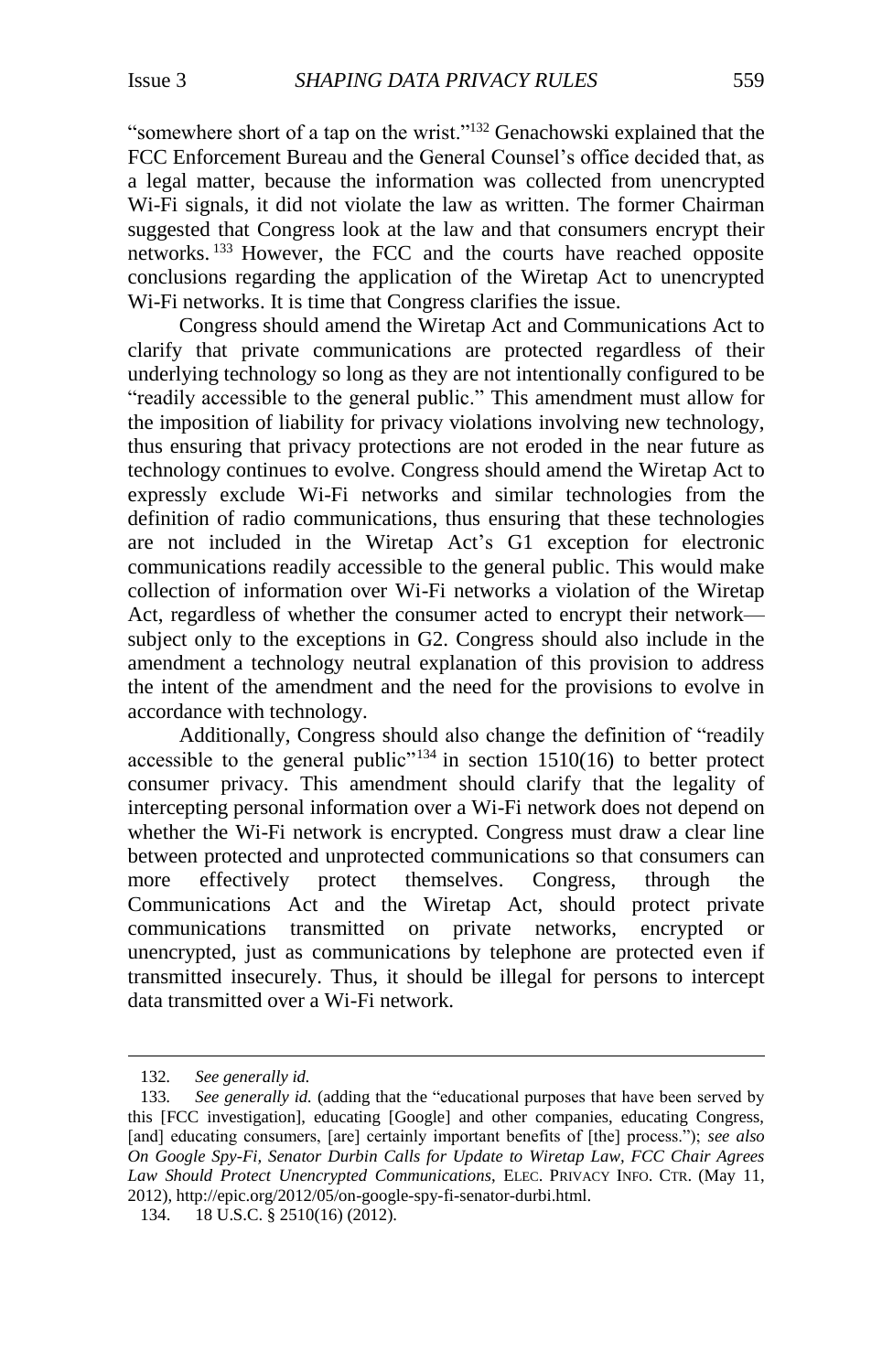An interesting line drawing issue arises in the context of public versus private networks when defining the term "readily accessible to the general public" line. Public "Wi-Fi Hotspots," which are hotspots in places of public accommodation such as hotels, restaurants, and Starbucks, have become common throughout the world and should perhaps be treated differently than private residential networks. Users connecting to Wi-Fi hotspots in public places may not have the same expectation of privacy as users of residential networks; however, their communications should arguably still be protected. The data transmitted over both public and private networks is most often sent with an expectation that unauthorized parties will not collect or use the data. Naiveté should not warrant an invasion of privacy.

There are many approaches Congress could take to clarify the regulatory framework. If Congress were to exclude "public-facing networks" from Wiretap Act liability, hackers using sniffer technology would have the ability to *legally* access personal information and search history through the Wi-Fi connection and access personal data that can then be used for purposes contrary to the protections provided by the Wiretap Act.<sup>135</sup> Therefore, any exclusion regarding public-facing networks would need to be counterbalanced by consumer education programs designed to teach the public which types of networks are open and which provide protection for their private information. Neither approach is obviously more logical or fair than the other, but whether there is an exception for public-facing Wi-Fi hotspots is not as important as drawing a clear line. It is more important that the issue be settled than that it be settled in a particular way because, presently, consumers have a false sense of security on their networks—and the FCC and the judiciary have a morass of law they must untangle before protection can be provided. To encourage innovation, Congress must also encourage consumer confidence and trust in new technology.

# VI. FCC PRIVACY AUTHORITY AND DUE PROCESS

Updating the Wiretap Act is necessary, and it will likely occur at some point—though the precise timeline is uncertain. In the meantime, however, the FCC faces the problem of how to administer the Wiretap Act to best protect users' Wi-Fi networks and prosecute hackers who collect and use private information. Regardless of the prospect of congressional action, the FCC should take to its interpretative powers to address the growing privacy concerns of the public.

Although many of the terms in the Wiretap Act are defined in the statute, those definitions have been expanded through FCC litigation and policy statements throughout the years. Title I of the Communications Act

<sup>135.</sup> *But see supra* not[e 116.](#page-18-1)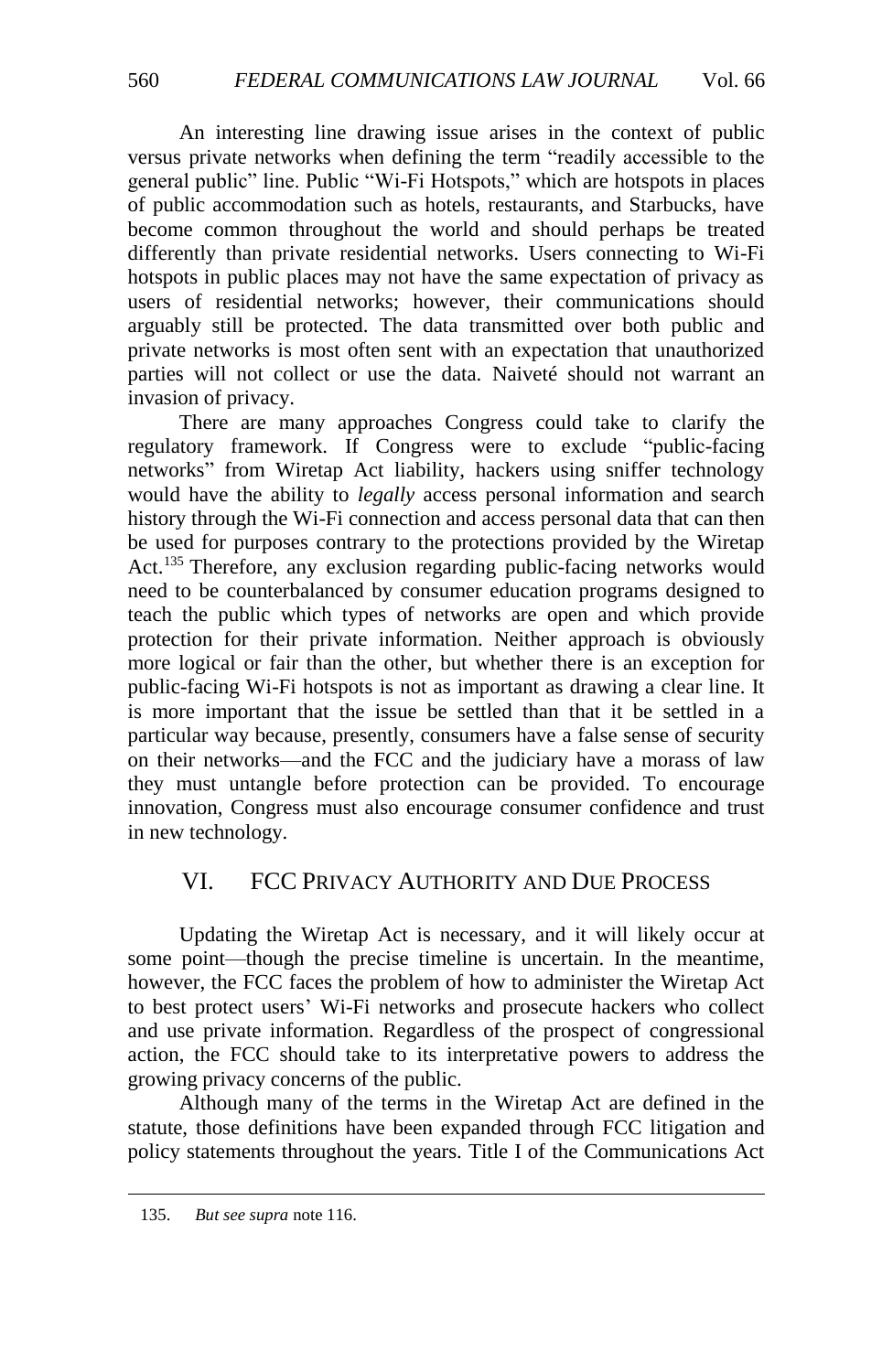grants the FCC the authority to make policy through case-by-case adjudication, in addition to its rulemaking procedures.<sup>136</sup> This power is limited by the Due Process Clause of the Fifth Amendment as incorporated into administrative law, which prohibits the FCC from penalizing a person who has not been given adequate notice that their conduct violates a particular policy. <sup>137</sup> Nonetheless, the FCC is authorized to make policy decisions through adjudicatory proceedings even when applying statutory language to a new technology as a matter of first impression so long as the FCC complies with the due process notice requirement.<sup>138</sup>

#### *A. Statutory Authority to Act*

The FCC has the power under the Administrative Procedures Act ("APA") to engage in statutory interpretation through both adjudication and rulemaking. <sup>139</sup> Since the Communications Act authorizes the FCC to engage in adjudicatory proceedings but does not require that they be "on the record," the FCC is free to engage in adjudication subject only to the modest procedural restraints in APA section 555.<sup>140</sup> When an agency's adjudication relies on its interpretation of ambiguous terms in its enabling statute, the reviewing court will defer to the agency's reasonable interpretation of the statute.<sup>141</sup> The FCC may also act through notice and comment rulemaking, by issuing interpretative rules, and by issuing policy statements.<sup>142</sup>

<span id="page-24-0"></span>The FCC is also constrained by constitutional limitations. Specifically, the FCC does not have the power to impose legal consequences without adequate notice at the time of the violation.<sup>143</sup> This presents an obstacle to case-by-case expansion of the Wiretap Act to include new technologies as they arise.

#### *B. FCC Action: A Step by Step Plan*

The FCC has the power to address the meaning of the Wiretap Act to protect consumer privacy in the absence of congressional action. Pursuant to the APA and the FCC's enabling statute, the Communications Act, the

 $\overline{a}$ 

142. *Rulemaking Process at the FCC*, FCC ENCYCLOPEDIA, http://www.fcc.gov/ encyclopedia/rulemaking-process-fcc (last visited Mar. 2, 2014).

<sup>136.</sup> *See* 47 U.S.C. § 151 (2006).

<sup>137.</sup> *See* Satellite Broadcasting Co., Inc. v. FCC, 824 F.2d 1, 3 (D.C. Cir 1987).

<sup>138.</sup> *See* SEC v. Chenery Corp*.*, 332 U.S. 194, 203 (1947).

<sup>139.</sup> *See* 47 U.S.C. § 154(i) (2006); *see also* Aaron K. Brauer-Rieke, Note, *The FCC Tackles Net Neutrality: Agency Jurisdiction and the Comcast Order*, 24 BERKELEY TECH. L. J. 593, 599–601 (2009).

<sup>140.</sup> *See* 47 U.S.C. § 154(i) (2006).

<sup>141.</sup> Chevron, U.S.A., Inc. v. Natural Res. Def. Council, Inc., 467 U.S. 837, 842–44 (1984).

<sup>143.</sup> *See* FCC v. Fox Television Stations, Inc., 132 S. Ct. 2307, 2317 (2012).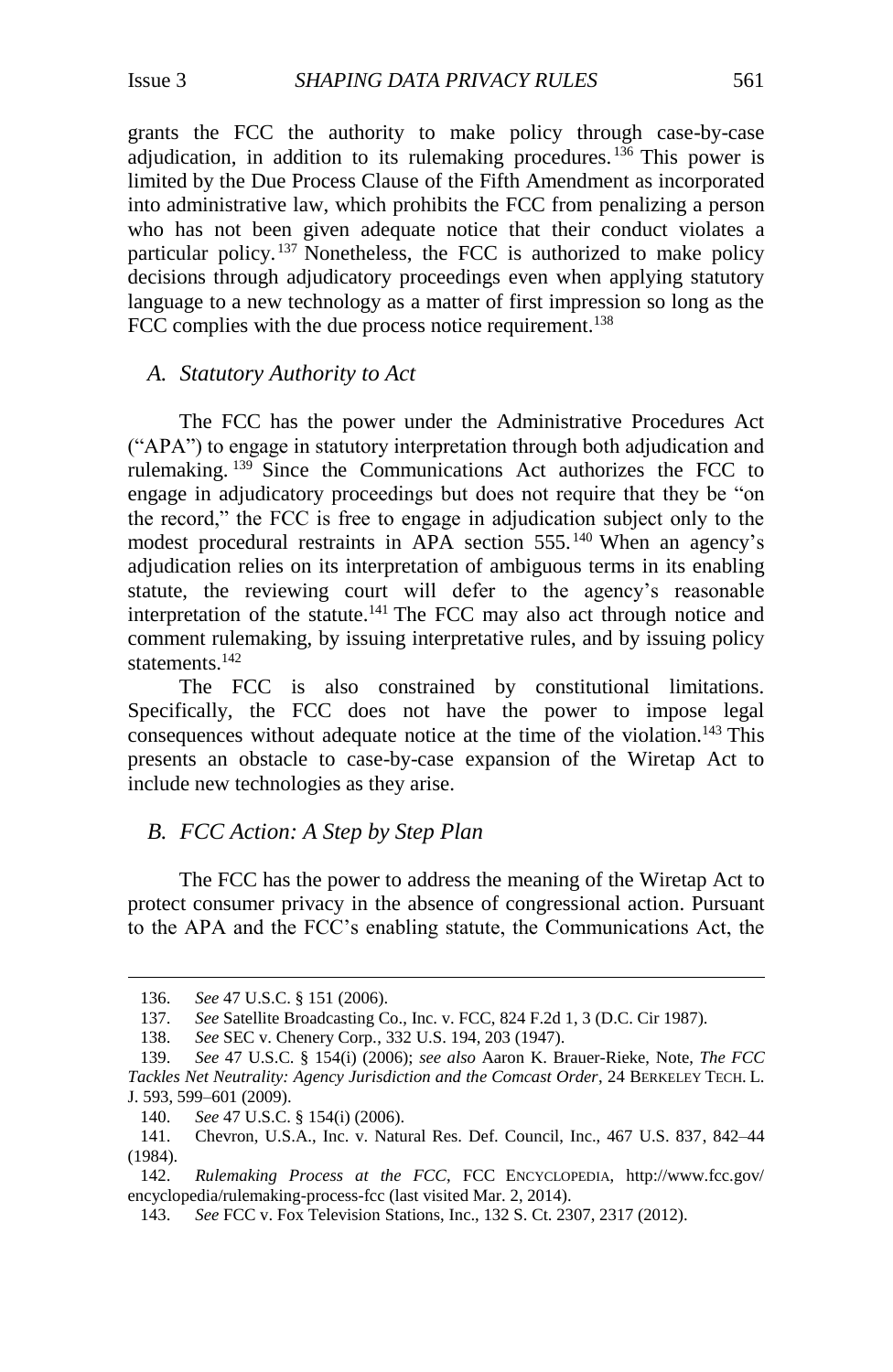FCC has the power to issue its own rules and regulations in order to further the provisions of the Act. The FCC may do this in one of three ways: (1) legislative rulemaking; (2) interpretive rulemaking and policy statements; or (3) case-by-case adjudication.

#### 1. Legislative Rulemaking

The FCC's first option is to issue a Notice of Proposed Rulemaking and begin the process of issuing a legislative rule. The Communications Act grants the FCC the power to issue legislative rules through its broad grant of rulemaking power necessary to carry out the provisions of the Act.<sup>144</sup> Through "notice and comment" rulemaking, the FCC can propose a new interpretation of the Wiretap Act in order to correct a problem the agency has identified, such as "industry behavior that adversely affects consumers."<sup>145</sup> As in the case of Wi-Fi network regulation, the FCC "may have difficulties enforcing existing rules and this may provide evidence of a need to modify the rules . . . [o]r, changes in technology may suggest that it is time to update a rule."<sup>146</sup>

The FCC could issue a rule clarifying that unencrypted Wi-Fi networks do not fall under the "readily accessible to the general public" exception of 18 U.S.C. § 2511(g)(i).  $147$  The Wiretap Act's goal of protecting consumers and their private information provides a justification for an FCC interpretation of the statute to include a prohibition on the interception of data not that was not intended to be public.<sup>148</sup> A legislative rule would have the force of law and would allow the FCC, the expert agency most familiar with the issues at stake, to determine exactly where the "readily accessible to the general public" line should be drawn.<sup>149</sup>

# 2. Interpretive Rulemaking and Policy **Statements**

Additionally, the FCC could issue an interpretive rule or policy statement. Although this option would not create any binding legal effect, it

<sup>144.</sup> *See* 47 U.S.C. § 154 (2006).

<sup>145.</sup> *Rulemaking Process at the FCC*, s*upra* not[e 142.](#page-24-0)

<sup>146.</sup> *Id.*

<sup>147.</sup> *See* 18 U.S.C. § 2511(g)(i) (2012).

<sup>148.</sup> *See* 18 U.S.C. § 2510 (2012); *see Konop*, 302 F.3d at 875 ("The legislative history of the [Wiretap Act] suggests that Congress wanted to protect electronic communications that are configured to be private, such as email."); *also In re* Pharmatrak, Inc*.* Privacy Litig.*,*  329 F.3d 9, 18 (1st Cir. 2003) ("The paramount objective of the Wiretap Act is to protect effectively the privacy of communications.").

<sup>149.</sup> *See Rulemaking Process at the FCC*, *supra* note [142.](#page-24-0) However, a legislative rule passed through the notice and comment rulemaking procedure would not assist the FCC in addressing the issue at hand in the immediate future because the notice and comment procedure can take years to complete.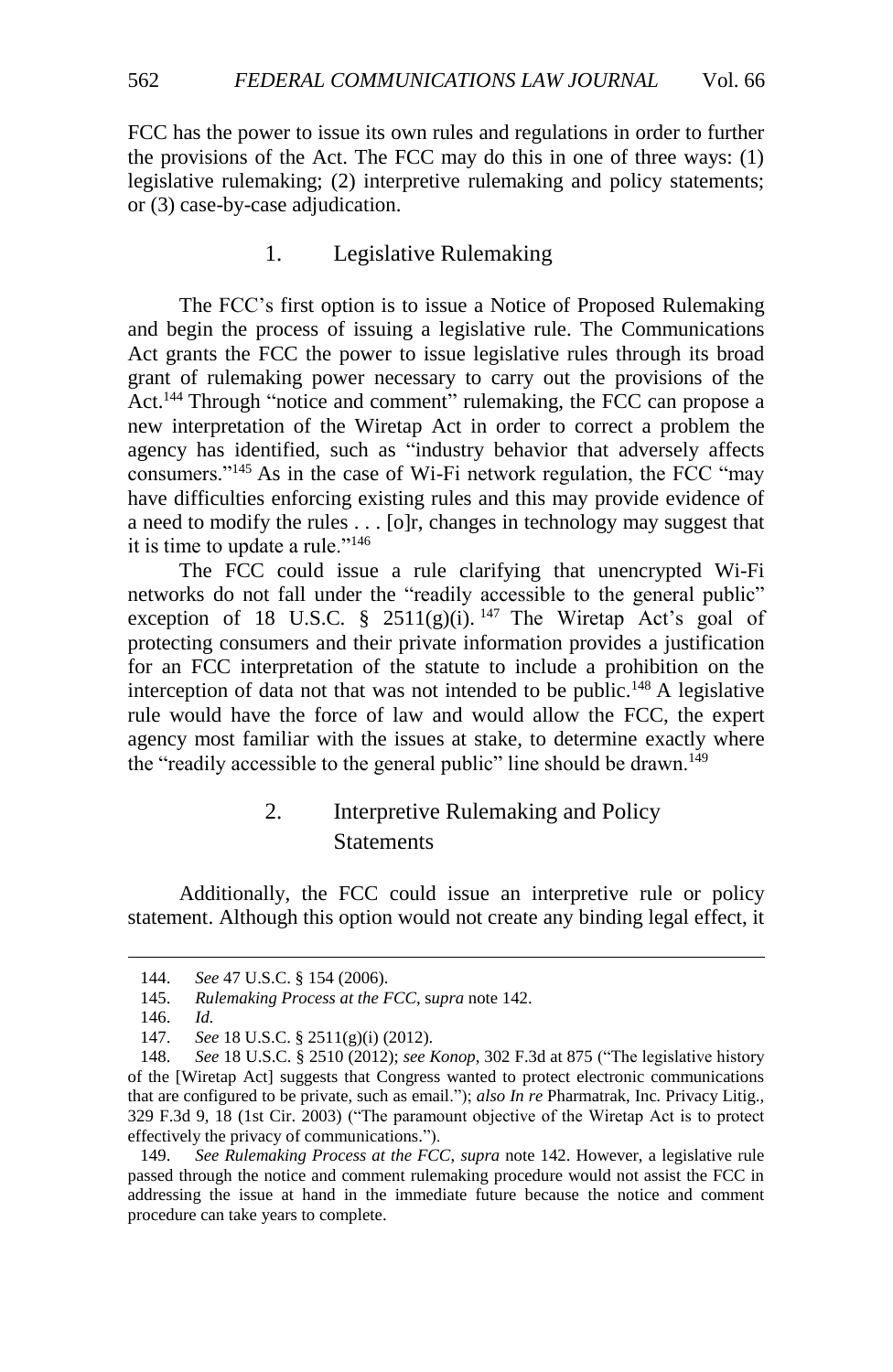provides an instrument to interpret the binding statute and clarify the scope of pre-existing rights and duties.<sup>150</sup>

Pursuant to APA section 553(b), "interpretive rules, general statements of policy, or rules of agency organization, procedure, or practice" are all categories of rules that are exempt from procedural requirements, meaning the FCC can avoid the extensive notice and comment rulemaking procedures mandated by the APA for formal rulemaking and still succeed in putting the public on notice that they plan to exercise their jurisdiction under the statutes.<sup>151</sup> By declaring that the provisions of the Wiretap Act regarding unlawful interception of data seriously pre-date the current wireless Internet technologies available today, the FCC could interpret the plain language of the statute to give protection to data transmitted over Wi-Fi networks, thereby enabling the FCC to carry out the legislature's intent to protect the public interest.<sup>152</sup>

#### 3. Case-by-Case Adjudication

Another means by which the FCC has the power to regulate interceptions of electronic and radio communications is on a case-by-case adjudicatory basis. Through adjudications, the FCC can exercise its enforcement jurisdiction as a Title I regulatory regime and place the public on notice of its interpretation of the Communications Act and its provisions as amended.

As discussed above, before the FCC can expand existing policies and regulations, it must first provide adequate notice as to what actions constitute violations of existing policies. An agency may not impose civil or criminal penalties when neither the regulation nor the Commission's related statements gave fair notice of that requirement.<sup>153</sup> The FCC order in *Google Street View* can be read as a warning to those that intercept data on Wi-Fi networks, and could thus have major implications for Internet users and companies gathering data both actively and passively.<sup>154</sup> Although the FCC declined to enforce the Wiretap Act against Google, the FCC extended the Wiretap Act to include data interception from unencrypted Wi-Fi networks.<sup>155</sup> The FCC explained in its *Notice of Apparent Liability for Forfeiture* that it declined to enforce section 705(a) of the Wiretap Act

<sup>150.</sup> *Id.*

<sup>151.</sup> *See* 5 U.S.C. § 553(b) (1966).

<sup>152.</sup> *See infra* Part III.A; *see also In re* Google Inc. St. View Elec. Commc'ns Litig*.*, 794 F. Supp. 2d 1067, 1076 (N.D. Cal. 2011) (citing 18 U.S.C. § 2511(5)(a)(i)(B) (2006)) (noting "the lack of any explicit reference to wireless internet technologies does not itself preclude an interpretation of 'radio communications' that would include these laterdeveloped technologies.").

<sup>153.</sup> *See, e.g.*, Trinity Bd. of Fla., Inc. v. FCC, 211 F.3d 618, 619 (D.C. Cir. 2000).

<sup>154.</sup> *See generally Notice of Apparent Liability*, *supra* not[e 16.](#page-4-0)

<sup>155.</sup> *See id*. at para. 52.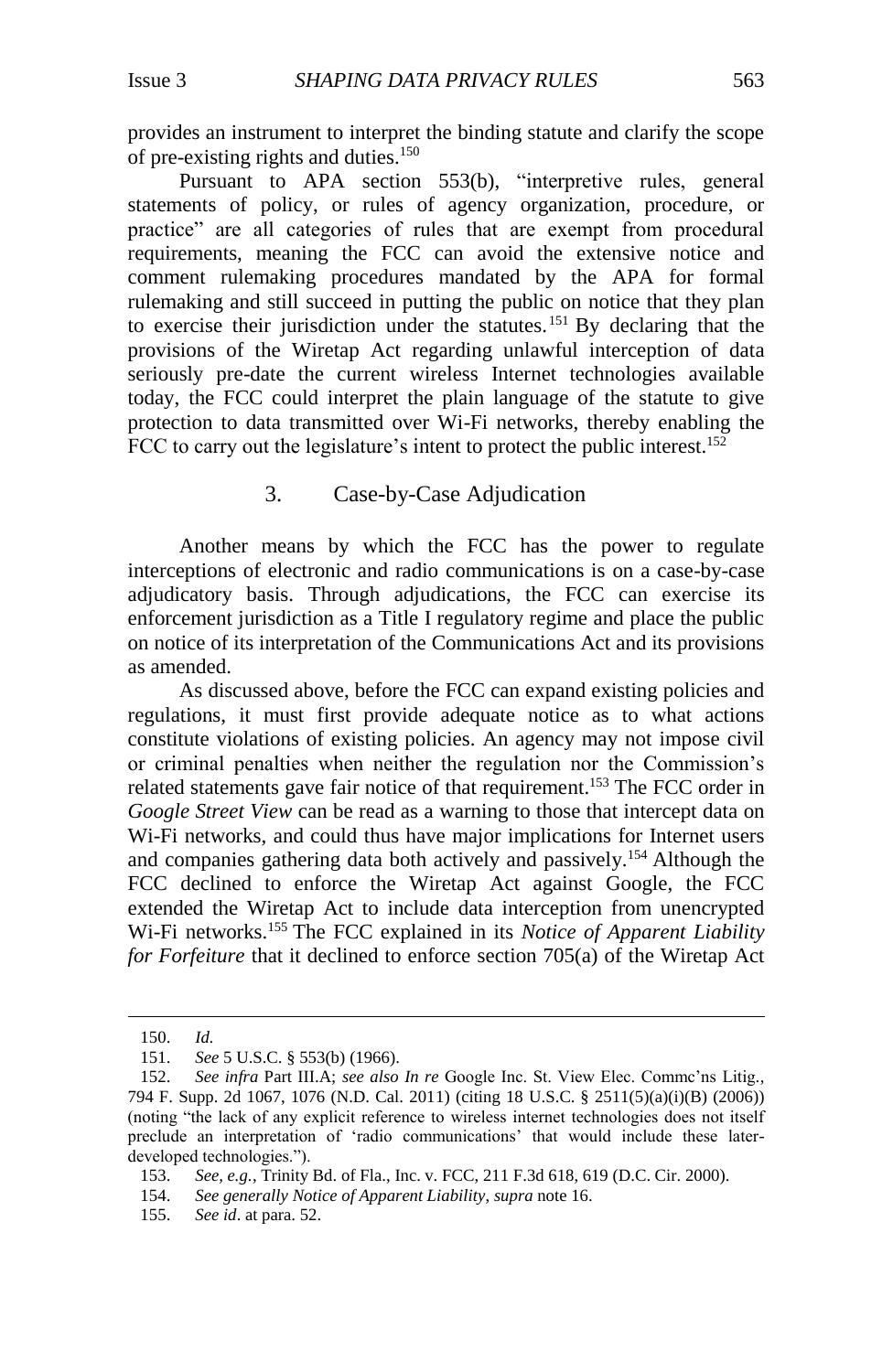against Google because it lacked both information <sup>156</sup> and Commission precedent addressing the application of section 705(a) to Wi-Fi communications.<sup>157</sup> This rationale implies that, in the future, if the FCC has evidence that information was collected from unencrypted Wi-Fi networks, it could choose to take enforcement action.

At this point, the state of the law includes inconsistent decisions by courts and the FCC interpreting the same statutory provisions. Congress has the power to amend the Communications Act to either override or adopt any of these interpretations. The FCC, as the expert agency tasked with regulation of communications technology, is perhaps in the best position to issue rules that adapt to new and emerging technologies.<sup>158</sup> The conflicting holdings between the FCC and the judiciary are confirmation that it is time that Congress step in and update the statutes to fit the times.

# VII. IMPLICATIONS FOR THE FCC, CORPORATIONS, AND **CONSUMERS**

The full implications of the FCC decision to fine Google and the subsequent class action decisions concerning Google Street View remain to be determined. The Wiretap Act was enacted in 1968 and amended by ECPA in 1986. As technology has since changed, so too should the FCC's interpretation of its jurisdiction under the Act. When faced with a violation of the Wiretap Act in the future, the FCC may hold an extensive adjudication in which it declares that the agency has authority to pursue the interception of data over unencrypted Wi-Fi networks as announced in *Google Street View* and may at that point define the scope of that power in an enforcement proceeding. Alternatively, as discussed above, the FCC may issue an interpretive rule in the meantime, expanding its interpretation of the Wiretap Act to include interceptions over unencrypted Wi-Fi networks as violations of the Act, in order to protect users who are concerned about the security of their Wi-Fi enabled communications.

The approaches taken by the FCC and Congress will soon be relevant not only as Google revamps its Street View project, but in other mapping projects as well. The new privacy programs Google has agreed to implement over the next ten years and the company's recent admission it invaded consumer privacy will affect many of the products Google sends out to the market, including its most recent product, Google Glass.<sup>159</sup> As

<sup>156.</sup> *See id.* at para. 53 ("The Bureau's inability to compel an interview of Engineer Doe made it impossible to determine in the course of our investigation whether Google did make any use of any encrypted communications that it collected.").

<sup>157.</sup> *Id.*

<sup>158.</sup> *See* Nat'l Cable & Telecomms. Ass'n v. Brand X Internet Servs., 545 U.S. 967, 980 (2005) (holding the Commission is free within the limits of reasoned interpretation to change course if it adequately justifies the change).

<sup>159.</sup> *See Drive-by Prying*, *supra* note [114.](#page-18-2)